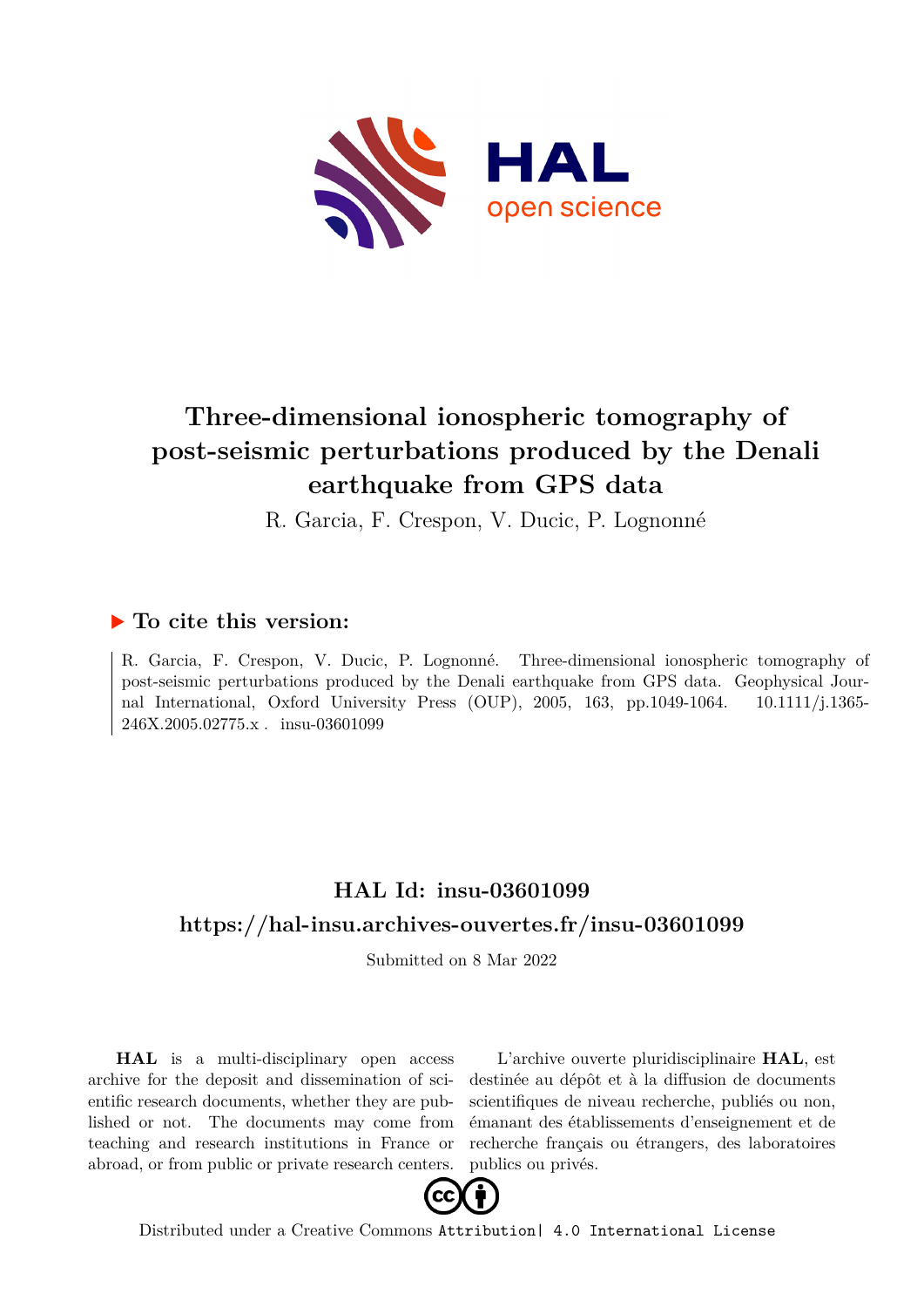## **Three-dimensional ionospheric tomography of post-seismic perturbations produced by the Denali earthquake from GPS data**

R. Garcia,<sup>1</sup> F. Crespon,<sup>1,2</sup> V. Ducic<sup>1</sup> and P. Lognonné<sup>1</sup>

<sup>1</sup>*D´epartement de G´eophysique Spatiale et Plan´etaire, IPGP, CNRS* UMR7096, 4 *Ave de Neptune,* 94107 *St Maur des Foss´es, France. E-mail: garcia@ipgp.jussieu.fr* <sup>2</sup>*Noveltis,* 2 *Ave de l'Europe,* 31520 *Ramonville Saint Agne, France*

Accepted 2005 August 4. Received 2005 June 30; in original form 2004 July 29

## **SUMMARY**

The coupling between the solid earth and its atmosphere is responsible for vertically propagating infrasonic waves generated by seismic surface waves. These pressure waves are amplified as they propagate upward, and produce perturbations of ionospheric electron density. The electron density perturbations above California, due to the seismic surface waves generated by the Denali earthquake on 2002 November 3, have been imaged from GPS data by a tomographic method. The integrated electron content along GPS ray paths presents a noise level that is lower in the acoustic wave frequency band than in the gravity wave frequency band. Therefore, the filtered GPS data from Californian networks are inverted for a tomographic reconstruction of electron density perturbations in the acoustic frequency band. The inversion is properly resolved only in a small number of areas due to the geometry of GPS ray paths. In these areas, a wave propagating upward at  $1.2 \pm 0.3$  km s<sup>-1</sup> and horizontally at  $4 \pm 1$  km s<sup>-1</sup> is observed, with a timing consistent with an infrasonic wave generated by the path of seismic surface waves. The discrepancies between the observed electron density perturbation structure and the expected infrasonic wave can be explained by the poor resolution of the inverse problem or by a simple model of interactions between the neutral wave and the plasma. Future development of dense GPS networks and the advent of the Galileo system will overcome the resolution problems, and allow us to relate ionospheric perturbations to the seismic signal. Such a relation can be used to constrain the source and propagation of seismic waves as well as upper atmosphere characteristics.

**Key words:** acoustic waves, ionosphere, GPS, seismic waves, solid-atmosphere coupling, tomography.

## **1 INTRO DUCTION**

The Earth's ionosphere presents various kinds of electron density perturbations coming from above or from below. The most widely known long wavelength perturbations are the travelling ionospheric disturbances, which are associated to atmospheric internal gravity waves (Hooke 1968; Huang *et al.* 1998). However, infrasonic waves could also generate ionospheric perturbations. Such effects have been observed for 40 yr due to atmospheric explosions and to postseismic atmospheric infrasounds (see Blanc 1985, for a review). These studies have demonstrated the mechanical coupling between the solid earth, the ocean and the atmosphere. A theory has been developed in order to incorporate the radiation in the atmosphere (Lognonné et al. 1998) and the atmospheric attenuation by viscosity effects (Artru *et al.* 2001). This coupling can also generate gravity waves by the interaction between the ocean and the atmosphere in the case of tsunami propagation (Peltier & Hines 1976) and was confirmed recently by observations (Artru *et al.* 2005). The physical mechanism producing the atmospheric infrasonic waves from seismic surface waves and their propagation are depicted in Fig. 1. The coupling at the Earth's surface generate infrasonic and gravity waves propagating upwards, amplified by the exponential density decrease of the atmosphere (Pokhotelov *et al.* 1995; Artru *et al.* 2001). Due to the viscosity of the atmosphere and non-adiabatic effects, these waves are attenuated (Pitteway & Hines 1963; Bass *et al.* 1984). Thus, the atmosphere acts as a low pass filter allowing only infrasonic waves with frequencies smaller than 0.05 Hz to reach the altitude of the *F* ionospheric layer (Farges *et al.* 2002). Below this frequency, the neutral waves interact with the ionosphere generating electron density perturbations.

The perturbations associated with these waves present a wide range of applications. First, these perturbations can be inverted to characterize the source of the waves. For seismic waves, the mapping of ionospheric perturbations associated to earthquakes can constrain the rupture process, or allow the reconstruction of the wavefield at the Earth's surface (Najita & Yuen 1979), including the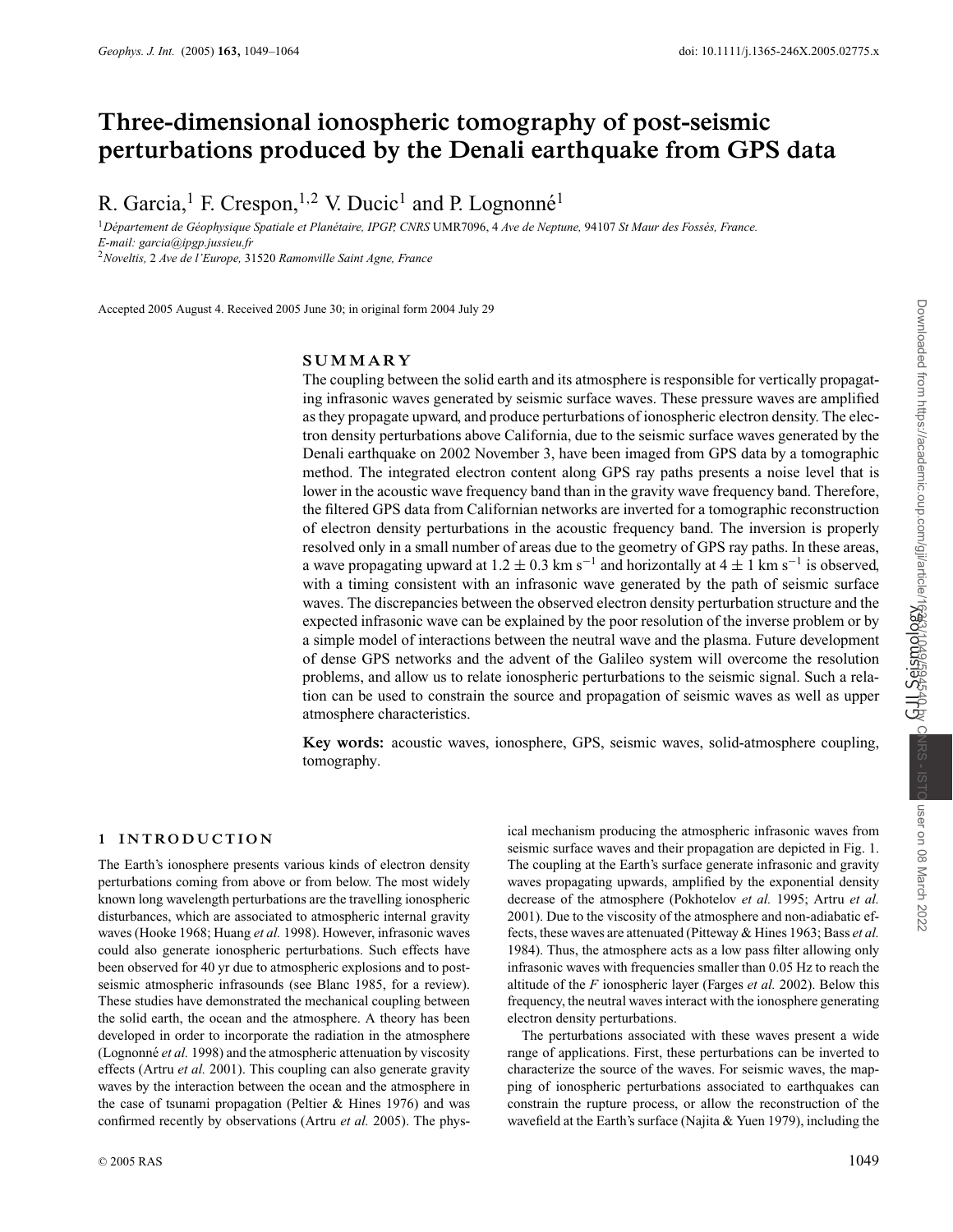

**Figure 1.** Diagram describing the coupling between the seismic waves, the infrasonic pressure waves and the ionosphere. The pressure waves are amplified through their vertical propagation in the atmosphere. *Vs* is the speed of sound in the atmosphere, and *Vr* is the velocity of seismic surface waves.

measurement of the horizontal velocity of seismic surface waves with a precision compatible with earth tomographic models (Ducic *et al.* 2003). Moreover, by knowing the source mechanism, the atmospheric propagation of these waves can be studied to characterize the upper atmosphere and the ionosphere. For example, the study of the attenuation mechanism of these waves in the atmosphere can constrain the upper atmosphere viscosity and thermal conductivity (Artru *et al.* 2004).

Due to the development of new observation systems, the study of electron density perturbations of the ionosphere has recently gained some new interest. Two main observation systems have been used to map the ionospheric perturbations. First, Doppler ionospheric sounders have proven to be very efficient at observing the ionospheric perturbations associated with earthquakes at the base of the ionosphere (Blanc 1985; Chmyrev *et al.* 1997; Artru *et al.* 2004). Secondly, a new powerful ionospheric observation system is now given by dense networks of GPS receivers. This tool has been used to observe ionospheric perturbations associated with human explosions (Calais *et al.* 1998), atmospheric gravity waves (Calais & Minster 1995), seismic waves (Ducic *et al.* 2003) and tsunamis (Artru *et al.* 2005). These studies have detected the ionospheric perturbations and discussed the source mechanisms and the propagation characteristics. However, these analyses are subject to an important limitation related to their ability to reconstruct the 3-D structure of the electron density perturbation from the integrated total electron content (TEC) perturbation along satellite to receiver rays (Georges & Hooke 1970). In particular, the vertical resolution is important to separate infrasonic waves from gravity waves, the latter having a much smaller vertical velocity. The vertical resolution is also important for a better observation of seismic surface waves because the maximum of the energy spectrum will occur at decreasing frequencies with increasing altitudes.

First, the data acquisition system, the data analysis of the GPS observables to TEC and the data corrections for multipath effects are presented in the next section. Then, data filtering and the 3-D inversion method are presented. These algorithms are tested on a synthetic data set in order to investigate the intrinsic resolution of the inverse problem. The inversion process is then applied to GPS data from Californian networks in order to retrieve the structure of the ionospheric post-seismic perturbations associated with the Denali earthquake on 2002 November 3. Finally, our ability to characterize the source of the atmospheric infrasounds from these data, by taking into account the interaction between the neutral wave and the ionosphere, is discussed, as well as perspective with higher density networks at faster sampling rates, and limitations of the available 30 s sampling GPS data.

## **2 GPS DATA AND POST-SEISMIC IONOSPHERIC SIGNAL**

#### **2.1 GPS data and total electron content**

The GPS data used in this study come from 30 s sampling rate receivers of the South Californian Integrated GPS Networks (SCIGN), the Bay Area Regional Deformation (BARD) and the International GPS Service (IGS). Although the raw 1 s sampling GPS data is demonstrated below to be much superior in quality, our main data are the only data provided freely by the GPS dense networks at 30 s sampling rate.

These dense GPS networks, shown in Fig. 2, have been mainly developed for geodetic applications such as crustal deformation monitoring. Nevertheless, dense networks, in which the distance between GPS receivers is of the order of a few tens of kilometres, appear to be powerful observation systems for ionospheric remote sensing. By combining dual frequency GPS receiver data one can compute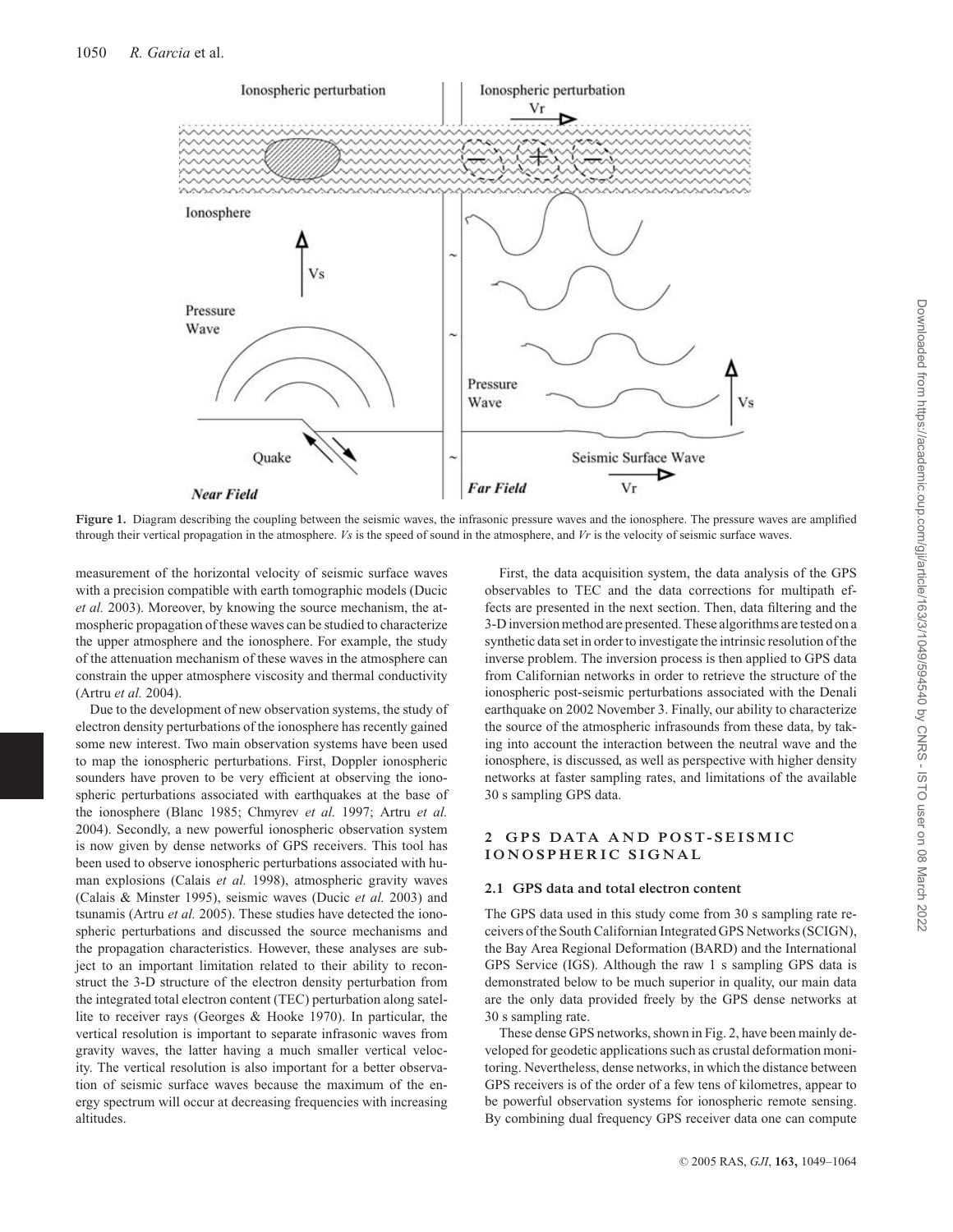

**Figure 2.** location of the GPS receivers used in this study (networks BARD,SCIGN,IGS).

the slant path delay due to the TEC of the ionosphere. The GPS data, for both frequencies  $f_1$  (1575.42 MHz) and  $f_2$  (1227.60 MHz), are respectively, the pseudo-ranges  $P_1$  and  $P_2$ , and the phase measurements  $L_1$  and  $L_2$ . Therefore, the slant TEC, expressed in TEC units, for a receiver-satellite couple at epoch *t* along ray *i* is given by the ionospheric combination (eq. 1).

$$
d_i^t = K \left[ L_{gf}^t - \langle L_{gf} + P_{gf} \rangle \right],\tag{1}
$$

with

$$
L_{gf} = \lambda_1 L_1 - \lambda_2 L_2, \tag{2}
$$

$$
P_{gf} = P_1 - P_2,\t\t(3)
$$

$$
K = \frac{8\pi^2 m_e \epsilon_0}{e^2} \frac{f_1^2 f_2^2}{(f_1^2 - f_2^2)},
$$
\n(4)

where  $\lambda_1$ ,  $\lambda_2$  are the wavelength for  $f_1$  and  $f_2$ , respectively, *e* is the charge of one electron,  $m_e$  is the mass of one electron and  $\epsilon_0$  is the vacuum permittivity. The coefficient *K* is derived from the second-order approximation of the refractive index of the ionosphere (Artru 2001). All non-dispersive effects on pseudo-ranges and phase measurements are avoided by the geometry-free linear combinations (eq. 2) and (eq. 3) (Mannucci *et al.* 1999). The averaged sum is subtracted to resolve the phase ambiguities. This data processing is biased by dispersive errors due to electronic systems. These biases are the interfrequency bias (IFB) and the transmitter group delay (TGD) for receivers and satellites, respectively (Sardon & Zarraoa 1997). Modelling of the slant TEC *d<sup>t</sup> <sup>i</sup>* taking into account the electron density and the electronic systems biases is discussed in the next section.

The accuracy of TEC estimates is related to the  $L_1$  and  $L_2$  accuracy in RINEX format. Effectively, because our interest is focused on high-frequency TEC perturbations, the constant term  $\langle L_{gf} + P_{gf} \rangle$  can be neglected, and high-frequency variations of  $d_i^t$  have an accuracy proportional to the accuracy of  $L_{gf}$ . Despite a value written with three to five significant decimal digits in the RINEX file,  $L_1$  and  $L_2$ have an accuracy of only three significant decimal digits because the last digits are fixed for a receiver-satellite pair. Thus  $L_1$  and  $L_2$  have, respectively, an accuracy of  $10^{-3}\lambda_1$  and  $10^{-3}\lambda_2$ , and the accuracy of  $d_i^t$  is about 4.10<sup>-3</sup> TEC units. So, the given  $L_1$  and  $L_2$  accuracy in RINEX format leads to a low effective sensitivity of GPS receivers to the slant TEC that is about 5 per cent of the peak-to-peak amplitude of the post-seismic ionospheric signal described below.

#### **2.2 Post-seismic ionospheric signal**

The Fig. 3 is presenting the slant TEC along the ray path from SBCC receiver to GPS satellite PRN08, high pass filtered above 3.3 mHz. The post-seismic ionospheric signal on this 1 s sampling GPS receiver is clearly visible around 22.8 hr GMT. Its peak-to-peak maximum amplitude is about 0.08 TEC units and its frequency content is in the range 4–15 mHz. The lowest frequency of this range is about the acoustic cut-off frequency of the atmosphere, below which acoustic waves could not propagate, and the higher frequency is explained by the atmospheric attenuation of high-frequency acoustic waves during their upward propagation (Artru *et al.* 2004). Panels (a), (b) and (c) of Fig. 4 give an example of 30 s sampling TEC data filtered in the seismic frequency band between 4.3 and 5.8 mHz, for all the receivers to the satellite PRN26 during three consecutive days. The filtered TEC amplitude data are represented by a colour code as a function of time and epicentral distance of the ionospheric piercing point, which is defined by the piercing point between the receiver-satellite ray and a thin ionospheric shell at 350 km altitude. On 2002 November 3 (panel b), a ionospheric perturbation is propagating horizontally at about 3.5 km  $s^{-1}$  along great-circle paths passing through the epicentre, and it appears about 15 min after the arrival of seismic surface waves on the ground. This signal does not appear on the previous and following days. This perturbation has been described in detail by Ducic *et al.* (2003). The peak-to-peak amplitude of this signal is six times larger than the average noise level at  $2\sigma$  in this frequency band. The structure and time evolution of this ionospheric perturbation is fully compatible with a production by infrasonic waves generated by Rayleigh seismic surface waves.

## **2.3 Noise estimate**

In the framework of the Denali earthquake study we estimate the power spectral density of the GPS observations provided by eq. (1). We used more than 70 000 time-series sampled at 30 s, which are continuous  $d_i^t$  of more than 100 time steps without cycle-slips, corresponding to the observations of the three following days: 2002 November 2, 3 and 4. Next, the logarithmic average of the power spectral density, and its standard deviation were computed and presented in Fig. 5. The power spectral density highlights the difference of power between the gravity and acoustic frequencies domains. The high standard deviation value reveals the permanent disturbed state of the ionosphere due to gravity and acoustic waves generated by various sources (Blanc 1985; Calais & Haase 2003). Finally, the noise level in the frequency band of the expected post-seismic acoustic waves is computed. The rms noise level for the frequency band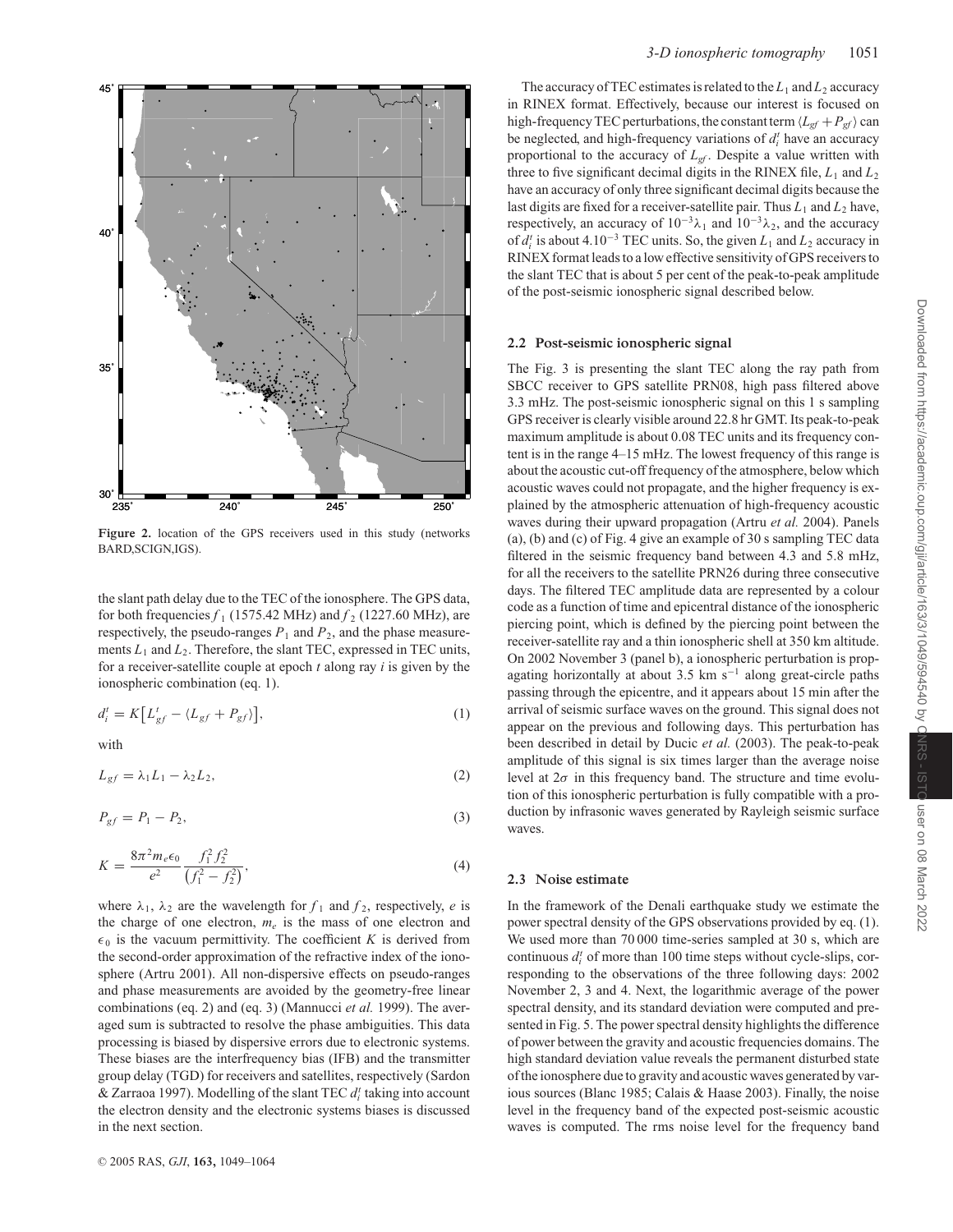

**Figure 3.** Slant TEC along the ray path from 1 s sampling GPS receiver SBCC to satellite PRN08 is presented after a high pass filtering above 3.3 mHz. Spectrogram and time-series are shown, respectively, on top and bottom of the figure.

(4.3–5.8 mHz) used in the following section, is to  $2 \times 10^{-3}$  TEC units and  $5 \times 10^{-3}$  TEC units at one standard deviation, close to the GPS receivers accuracy.

#### **2.4 Aliasing and multipaths effects**

In addition to electronic system biases, the slant TEC GPS data are subject to two clearly identified sources of noise: the aliasing of signals at periods lower than 60 s in the 30 s sampling data, and multipath effects that are predominant are low elevation angles.

The noise coming from the aliasing of signal at periods lower than 60 s has been analysed on a data set of five GPS receivers sampled at 1 s by comparing data resampled at 30 s with and without aliasing. Two examples of such comparisons are given in Fig. 6, where 1 s sampling slant TEC data of SBCC and DVSW GPS receivers are resampled at 30 s with and without applying an anti-aliasing filter. As seen on this figure, the peak-to-peak amplitude of the aliasing noise is highly variable from one GPS receiver to another and it is ranging from 0.01 TEC units to 0.08 TEC units. However, Fig. 7 is demonstrating that the amplitude of the post-seismic signal in the selected frequency range (4.3–5.8 mHz) is higher than the amplitude of the noise due to aliasing. Moreover, the aliasing noise is not coherent from one GPS receiver to another, and will be filtered out in the 3-D tomography inversion. Further studies will need 1 s sampling GPS data to correct for aliasing effects, or 30 s sampling GPS data already corrected for such effects.

Multipaths effects are seen in Fig. 4 in the form of 'ghosts' of ionospheric perturbations, which are characterized by daily repetition. These effects have strong amplitudes at low elevation angles, because of reflections of GPS signals on structures surrounding

GPS receivers. The post-seismic ionospheric perturbation is better retrieved by TEC data at low elevation angles because of the structure of this perturbation. So, multipath effects must be corrected on filtered TEC data before inversion. In order to correct for the multipath effects, which may reach the same amplitude as expected signals, we developed a method derived from those proposed by Bock *et al.* (2000) and Nikolaidis *et al.* (2001). Thanks to the repeatability of GPS satellite positions from one orbit to the other, the noise resulting from multipath effects is a signal at one orbit period. The orbits of GPS satellites are close to sidereal day orbits, but their periods are changing from one satellite to the other with a difference to the sidereal day period that can be as large as 80 s (Choi *et al.* 2004). The orbit period repeatability allows us to estimate the multipath signal for each filtered time-series as the correlated information over a 3-day period. In fact, for the day of interest *j*, the corrected time-series  $s_j^c$  are defined by eq. (5).

$$
s_j^c = s_j - (\alpha s_{j-1} + \beta s_{j+1}).
$$
\n(5)

The coefficients  $\alpha$  and  $\beta$  are optimally computed by a least-square method, that is, minimizing  $||s_i - (\alpha s_{i-1} + \beta s_{i+1})||^2$  for each time-series. Finally, in order to evaluate the multipath correction, we compute the variance reduction *VR* and select the corrected timeseries if variance reduction exceeds 70 per cent. This method is summarized by the following steps done for each filtered time-series:

(1) Readjusting the time-series to the orbit period by adding a time lag to  $s_{j-1}$  (respectively,  $s_{j+1}$ ) which is obtained from the maximum of cross-correlation between the time-series  $s_j$  and  $s_{j-1}$ (respectively,  $s_{i+1}$ ) within a  $\pm 4$  min time window around the sidereal day period,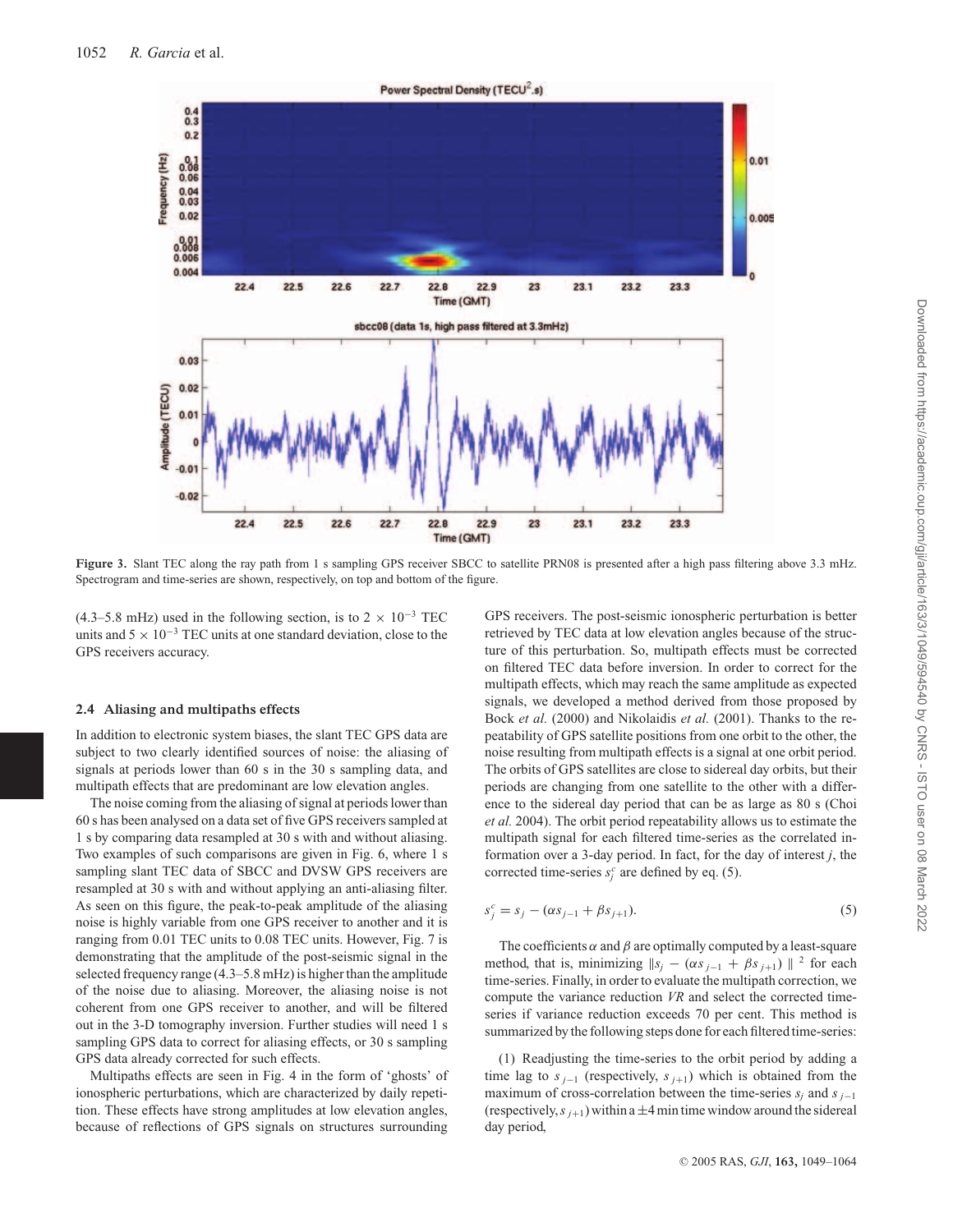

Figure 4. Filtered TEC data (colour bar) for all the receiver time-series to satellite PRN26, as function of time (in hours GMT) and epicentral distance range (in km) between the ionospheric piercing point at 350 km altitude along the receiver-satellite ray and the earthquake location. (a), (b) and (c) filtered TEC data for, respectively, 2002 November 2, 3 and 4 and (d) filtered TEC data on November 3 after multipath correction. On panels (b) and (d) the dashed line indicates the arrival time on the ground of the seismic surface wave. The average elevation angle of this satellite is about 36◦ at the time of the post-seismic signal.



**Figure 5.** Logarithmic average of the TEC power spectral density (*PSD* in *UTEC*2.*s*) and its standard deviation (*STD*) as function of frequency (in Hz) for the GPS observations of 2002 November 2, 3 and 4. Dashed lines indicate from left to right: the Brunt-Väisälä frequency and the acoustic cut-off frequency of the atmosphere, and the corner frequencies of the selected frequency band.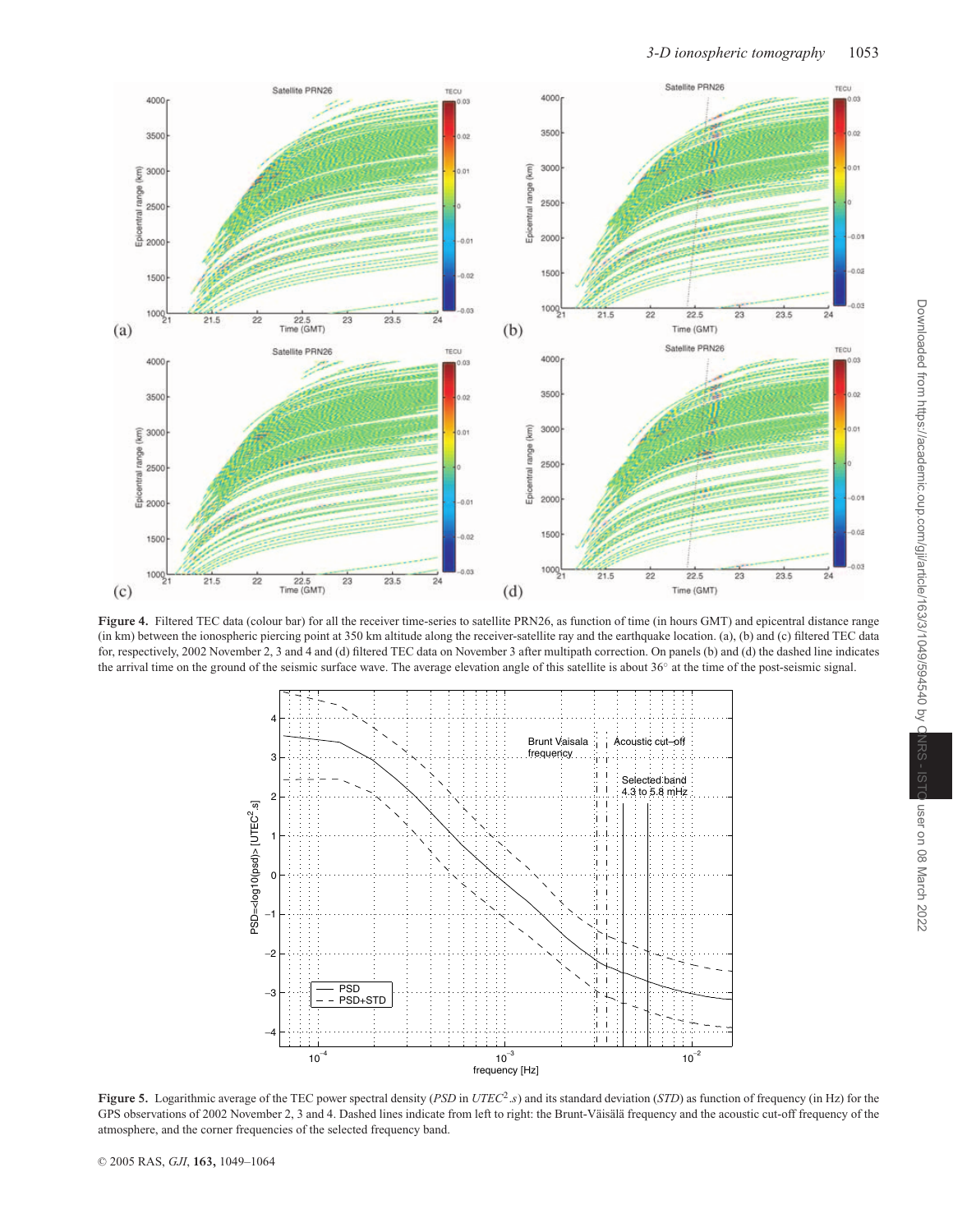

Figure 6. High pass filtered (above 3.3 mHz) slant TEC GPS data of SBCC (a) and DVSW (b) GPS receivers looking at satellite PRN08. The 1 s sampling GPS data are resampled at 30 s without any aliasing correction (top) and with an anti-aliasing filter correction (middle). The aliasing noise is estimated by a difference between the two traces (bottom).



**Figure 7.** Power spectral density of post-seismic ionospheric signal in 30 s slant TEC GPS data corrected for aliasing effects (plain lines), and corresponding aliasing noise on the same GPS receivers (dashed lines). Vertical bars indicate the frequency range (4.3–5.8 mHz) used for filtering of 30 s GPS data.

(2) Optimally estimating the coefficients  $\alpha$  and  $\beta$ ,

(3) Computing the eq. (5) to get the corrected filtered time-series,

(4) Assessing the correction of multipath effects by computing the variance reduction between  $s_j$  and  $s_j^c$ ,

(5) Replacing  $s_j$  by  $s_j^c$  if the reduction variance is greater than 70 per cent.

This method has been applied to the observations of satellite PRN26 and the results are presented in Fig. 4(d). Comparing panels (b) and (d) of Fig. 4 shows that few time-series have been corrected. Fig. 8 gives an example of successful multipath correction on a single time-series. Although this simple method corrected 12 per cent of the time-series for satellite PRN26, only 6.5 per cent of all the timeseries have been corrected. The low number of corrected time-series can be explained by the strong constraint imposed by the variance reduction criterion, and by a majority of satellites with high elevation



**Figure 8.** Sample of multipath correction: filtered TEC data for the ray between the receiver AZRY and satellite PRN31 (dashed line, *sj*), and same data after multipath correction (plain line,  $s_j^c$ ). VR indicates the variance reduction.

angles that are less affected by multipath effects. Moreover, the efficiency of the method is greatly improved by using 1 s sampling GPS data with precise orbit periods (Choi *et al.* 2004). The data processing and noise level estimates, presented above, provide the input and a set of parameters for the inversion described below.

## **3 INV ERSION**

This section presents the data filtering, the model parameters, the inversion problem and its solution and finally some inversion tests on synthetic data.

## **3.1 GPS data and filtering**

The slant TEC data extracted from the processing of GPS observables can be described by the following equation at each time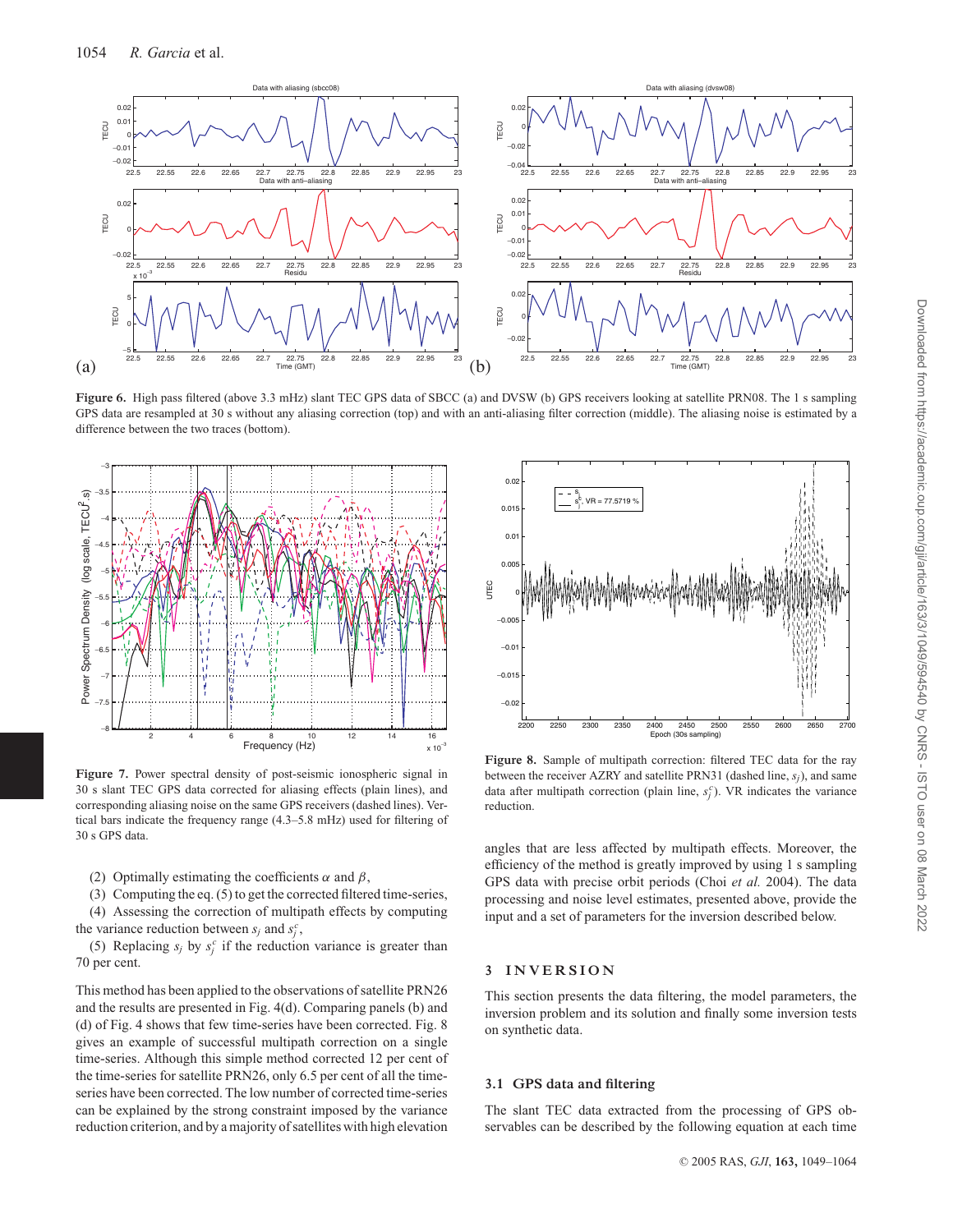step *t*:

$$
d_i^t = \int_{\text{ray}(i)} \rho(t, \mathbf{r}) \, \mathbf{dr} + T \, G D_k^t + I F B_l^t,\tag{6}
$$

where  $d_i^t$  is the slant TEC along the GPS ray from satellite  $k$  to receiver *l* expressed in TEC units,  $\rho(t, r)$  is the ionospheric electron density at position **r** and time step *t*, and  $TGD_k^t$  and  $IFB_l^t$  are the biases of satellite *k* and of receiver *l* at time step *t*, respectively. All the model parameters ( $\rho(t, \mathbf{r})$ ,  $TGD_k^t$  and  $IFB_l^t$ ) are normalized in order to respect the units defined by  $d_i^t$ .

The slant TEC  $d_i^t$  along the GPS ray from satellite  $k$  to receiver  $l$  is bandpass filtered between corner frequencies  $F_1$  and  $F_2$  ( $F_1$  <  $F_2$ ). The filtered signal is noted  $\hat{d}_i^t$ . For acoustic post-seismic waves,  $F_2$ is taken below the upper frequency of infrasonic waves imposed by the atmospheric attenuation, and  $F_1$  is chosen close to the acoustic cut-off frequency of the atmosphere  $(\approx 3.8 \text{ mHz}, \text{Lognonné } et \text{ }al.$ 1998).

This procedure is implemented in order to enhance the ionospheric perturbations with frequencies between  $F_1$  and  $F_2$ . However, because the GPS satellites are moving, the filtering effect will depend on the receiver-satellite geometry. Therefore, the apparent wave frequency of the wave will be different from one ray to another. In the worst case, a ionospheric piercing point along the receiversatellite ray at 350 km of altitude, corresponding to the average maximum of electron density, will move at about 0.5 km s<sup>-1</sup> relative to the wave front. This information is directly extracted from the slope of GPS time-series presented in Fig. 4. If we are dealing with ionospheric perturbations generated by Rayleigh waves, their horizontal speed is about 3.5 km s<sup> $-1$ </sup>. Thus, a satellite following the wave will sample an apparent frequency about 86 per cent of the wave frequency, and a satellite crossing the wave will sample a frequency about 14 per cent higher than the wave frequency. The frequency band can be enlarged in order to take into account this effect. However, this effect is responsible for an overlapping of the apparent frequency bands of acoustic and gravity waves. The data are filtered in a very narrow frequency band around 200 s period  $(F_1 = 4.3 \text{ mHz}$  and  $F_2 = 5.8 \text{ mHz}$  in order to limit the contamination by gravity wave signals.

Because the receiver and satellite biases variations are slow enough, their contribution in this frequency band is neglected (Sardon & Zarraoa 1997; Mannucci *et al.* 1999). So, in this frequency band, eq. (6) reduces to:

$$
\widehat{d}_i^t = \int_{\text{ray}(i)} \Delta \rho(t, \mathbf{r}) \, \mathbf{dr},\tag{7}
$$

where  $\Delta \rho(t, r)$  is the high-frequency perturbation of the electron density. Because this variable is a perturbation, it could be either positive or negative, and it's probability distribution is very likely Gaussian.

#### **3.2 Model parameters and inverse problem**

The eq. (7) defines the forward problem, and has been mainly inverted for 2-D ionospheric models, see Lognonné et al. (2005) for such an application. This equation can, however, be used for inverting a 3-D structure, sampled with a 3-D grid of nodes covering the ionospheric volume studied. The electron density perturbation  $\Delta \rho(\mathbf{r})$  is discretized in a model parametrized by the electron density perturbation at each node, and interpolated between the nodes by a function ensuring the continuity of the model at the cell boundaries. The nodes are situated on a 3-D regular grid along the latitude, longitude and radius coordinates. The grid is shown in Fig. 9. The latitudinal, longitudinal and radial sizes of the grid cells are  $\Delta\theta$  = 0.7°,  $\Delta \phi = 1.2$ ° and  $\Delta r = 20$  km. A total number of 9702 nodes constitute the grid. Between the nodes, the electron density perturbation is interpolated in spherical coordinates by the following function (Thurber 1983):

$$
\Delta \rho(\mathbf{r}) = \Delta \rho(\theta, \phi, r) \tag{8}
$$

$$
= \sum_{\alpha\beta\gamma} \Delta \rho_{\alpha\beta\gamma} \left( 1 - \frac{|\theta - \theta_{\alpha}|}{\Delta \theta} \right) \left( 1 - \frac{|\phi - \phi_{\beta}|}{\Delta \phi} \right) \left( 1 - \frac{|r - r_{\gamma}|}{\Delta r} \right) \tag{9}
$$

$$
=\sum_{\alpha\beta\gamma}\Delta\rho_{\alpha\beta\gamma}f_{\alpha\beta\gamma}(\mathbf{r}),\tag{10}
$$



Inversion Grid

**Figure 9.** Grid on which model parameters are inverted in this study.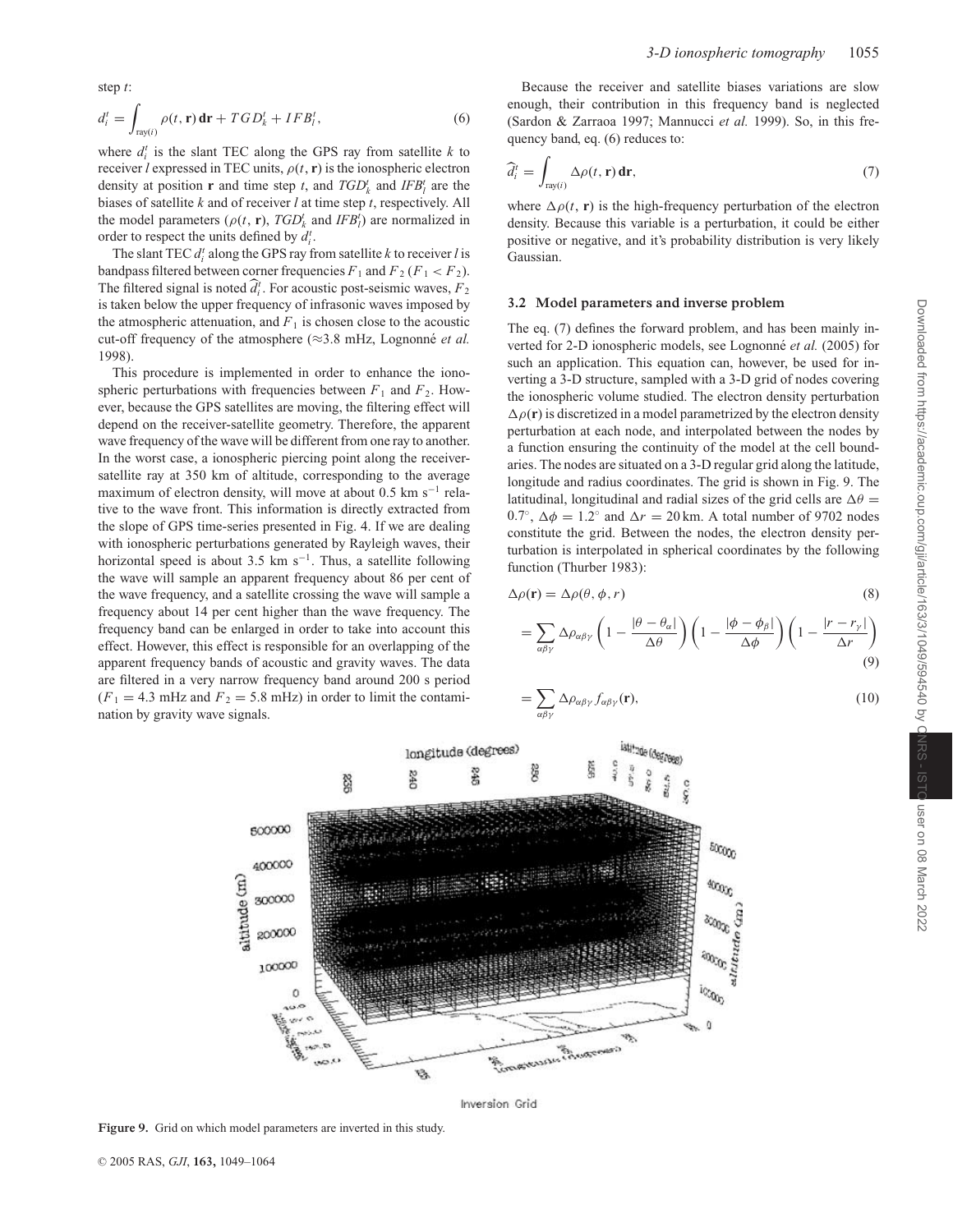where  $\Delta \rho_{\alpha\beta\gamma} = \Delta \rho(\theta_{\alpha}, \phi_{\beta}, r_{\gamma})$  is the model parameter giving the electron density perturbation at the node,  $\theta$  is the latitude,  $\phi$  is the longitude, and *r* is the radius in the WGS84 reference frame. The function  $f_{\alpha\beta\gamma}$  (**r**) expressing the interpolation between the nodes is non-zero only for  $\theta_{\alpha-1} < \theta < \theta_{\alpha+1}$ , and  $\phi_{\beta-1} < \phi < \phi_{\beta+1}$ , and  $r_{\gamma-1} < r_{\gamma} < r_{\gamma+1}$ . For clarity the three indices  $\alpha \beta \gamma$  will be replaced by the index *j* in the rest of the text. So, with this parametrization, eq. (7) is reformulated as:

$$
\widehat{d}_i = \int_{\text{ray}(i)} \sum_j \Delta \rho_j f_j(\mathbf{r}) \, \mathbf{dr} = \sum_j \left( \int_{\text{ray}(i)} f_j(\mathbf{r}) \, \mathbf{dr} \right) \Delta \rho_j. \tag{11}
$$

The inverse problem now appears as a linear problem, which can be summarized in matrix notation:

$$
\mathbf{d} = \mathbf{G} \Delta \rho \tag{12}
$$

where **G** is a matrix of the form  $G_{ij} = \int_{ray(i)} f_j(\mathbf{r}) d\mathbf{r}$ , in which the integral is evaluated numerically along a straight line ray connecting the receiver to the satellite. Because not all the parameters of the grid are sampled by the data, the matrix **G** includes a lot of zero values. In order to reduce the computation time, the matrix **G** is rebuilt into a new matrix including only the parameters sampled by the rays.

#### **3.3** *A priori* **information**

The inverse problem is solved at each time step by a least-squares estimate of model parameters. The *a priori* model parameters are set to zero. The *a priori* covariance matrix of the model parameters at time step  $t$  ( $\mathbb{C}_p^t$ ) is computed assuming that the electron density perturbations are proportional to the IRI2001 model at this time step (Bilitza 2001). This strong constraint is a crude approximation of the interaction between the neutral acoustic wave and the plasma (Davies & Archambeau 1998). But, in the absence of a proper modelling of such interactions, this hypothesis appears as the most reasonable. Therefore, each model parameter will have an *a priori* standard deviation of 0.1 per cent relative to the IRI2001 model. Moreover, a horizontal correlation length of 100 km is introduced between the parameters  $\Delta \rho_i$ . These two *a priori* constraints perform a strong damping of the underdetermined inverse problem.

The *a priori* covariance matrix  $C_d$  of the data vector **d** is a diagonal matrix, and for each slant TEC data, the standard deviation is set to  $\sigma_i = 0.01$  TEC units, corresponding to two times the noise level obtained in Section 2. This *a priori* error does not take into account possible contamination by multipath effects at low elevation angles, because these effects are supposed to be corrected by the processing in Section 2.

#### **3.4 Least-squares inversion**

The least-squares inversion at each time step is performed following the Newton method (Tarantola 1987). The filtered data  $\vec{d}$  are inverted following one of the two procedures described below. These two procedures are mathematically identical, but their computation time depends on the number of data (*n*) and the number of inverted parameters (*m*) at each time step.

The first procedure is summarized by the following formulas:

$$
\Delta \rho = \left(\mathbf{G}^T \mathbf{C}_d^{-1} \mathbf{G} + \mathbf{C}_p^{-1}\right)^{-1} \mathbf{G}^T \mathbf{C}_d^{-1} \widehat{\mathbf{d}},\tag{13}
$$

$$
\mathbf{C}_m = \left(\mathbf{G}^T \mathbf{C}_d^{-1} \mathbf{G} + \mathbf{C}_p^{-1}\right)^{-1},\tag{14}
$$

$$
\mathbf{R} = \left(\mathbf{G}^T \mathbf{C}_d^{-1} \mathbf{G} + \mathbf{C}_p^{-1}\right)^{-1} \mathbf{G}^T \mathbf{C}_d^{-1} \mathbf{G},\tag{15}
$$

where  $C_m$  is the *a posteriori* covariance matrix of the model parameters and **R** is the resolution matrix. This procedure involves the computation of the inverse of two squared matrices of size *m* by *m*. Because the *a priori* covariance matrix of the data vector  $C_d$  is diagonal, the computation of its inverse is trivial.

The second procedure is summarized by the following formulae:

$$
\Delta \rho = \mathbf{C}_p \mathbf{G}^T \left( \mathbf{C}_d + \mathbf{G} \mathbf{C}_p \mathbf{G}^T \right)^{-1} \widehat{\mathbf{d}},\tag{16}
$$

$$
\mathbf{C}_m = \mathbf{C}_p - \mathbf{C}_p \mathbf{G}^T \left( \mathbf{C}_d + \mathbf{G} \mathbf{C}_p \mathbf{G}^T \right)^{-1} \mathbf{G} \mathbf{C}_p, \tag{17}
$$

$$
\mathbf{R} = \mathbf{C}_p \mathbf{G}^T \left( \mathbf{C}_d + \mathbf{G} \mathbf{C}_p \mathbf{G}^T \right)^{-1} \mathbf{G}.
$$
 (18)

This procedure implies the computation of the inverse of one squared matrix of size *n* by *n*. The computations of the inverse squared matrix and the matrix multiplications are performed by LAPACK and BLAS mathematical libraries. The computation cost of the inverse of an n by n squared matrix is proportional to  $\frac{n^3}{8}$ . Therefore, if  $n^3$  >  $2m<sup>3</sup>$  the first procedure will be chosen. If not, the second procedure is applied.



Figure 10. Isosurfaces of resolution for the synthetic inversion test seen from top (on the left) and from south west (on the right). The planes delimited by yellow and red lines are the vertical cut planes used in the presentation of the results of synthetic and real data inversion, respectively.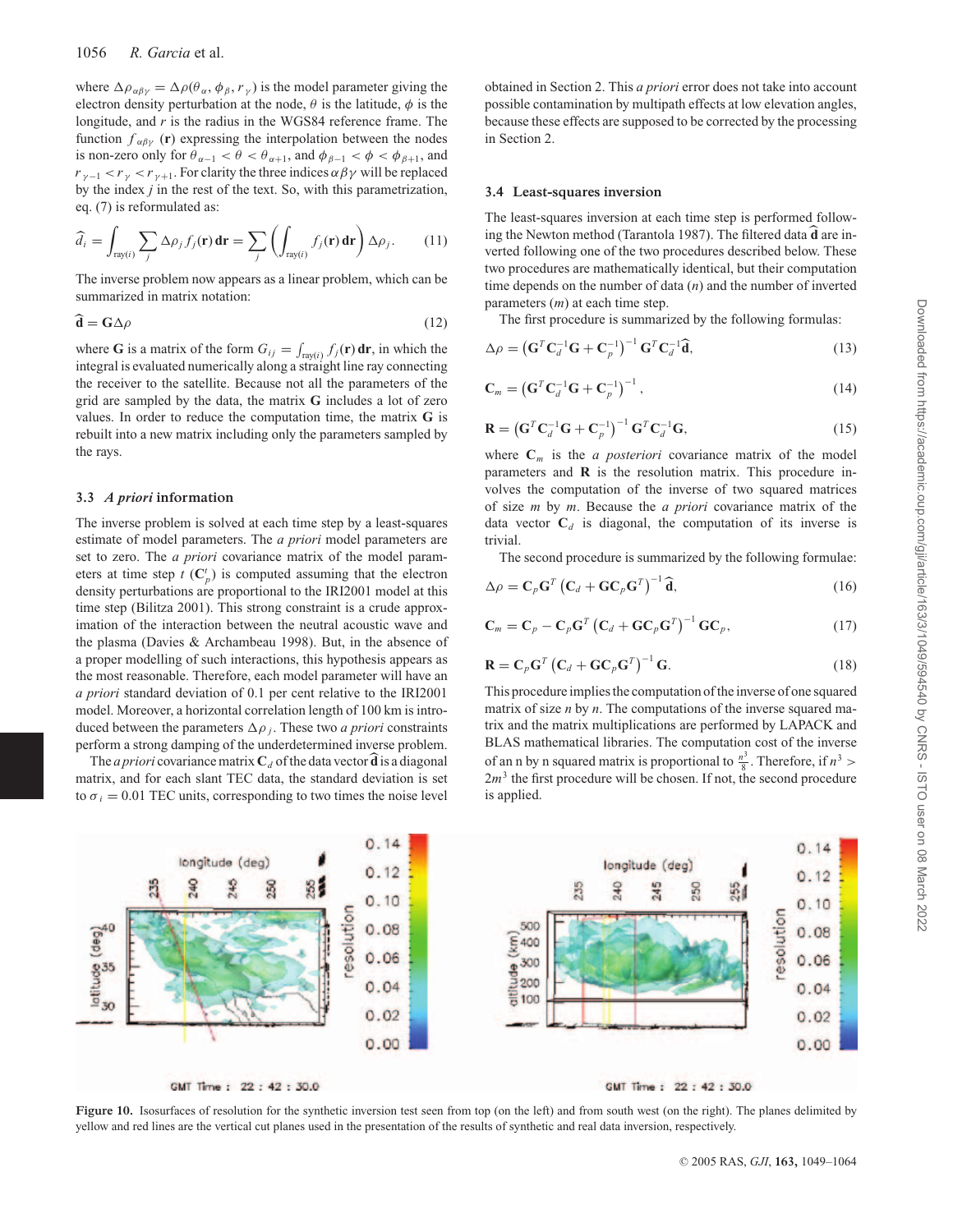## **3.5 Synthetic tests and tomographic resolution**

The inversion method gives an estimate of the *a posteriori* error on the electron density model and the resolution of the inverted parameters. The inversion method has been tested on synthetic TEC data computed in a model presenting electron density perturbations similar to what is expected for a post-seismic ionospheric perturbation associated with Rayleigh waves. In order to represent this electron density perturbation, a Gaussian wavelet propagating horizontally at 3.5 km s<sup>-1</sup> and vertically at 0.6 km s<sup>-1</sup> with a dominant period of 200 s has been computed by the following formula:



Figure 11. Comparison between the input and output models of the synthetic test. The colour scales for the input and output electron density perturbation models are on the right and on the left of the first picture, respectively. The time evolution of the ionospheric perturbation is followed from left to right and top to bottom. *t*0 is the entry time of the perturbation in the inverted grid, corresponding to the GPS time 22:37:00 on 2002 November 3.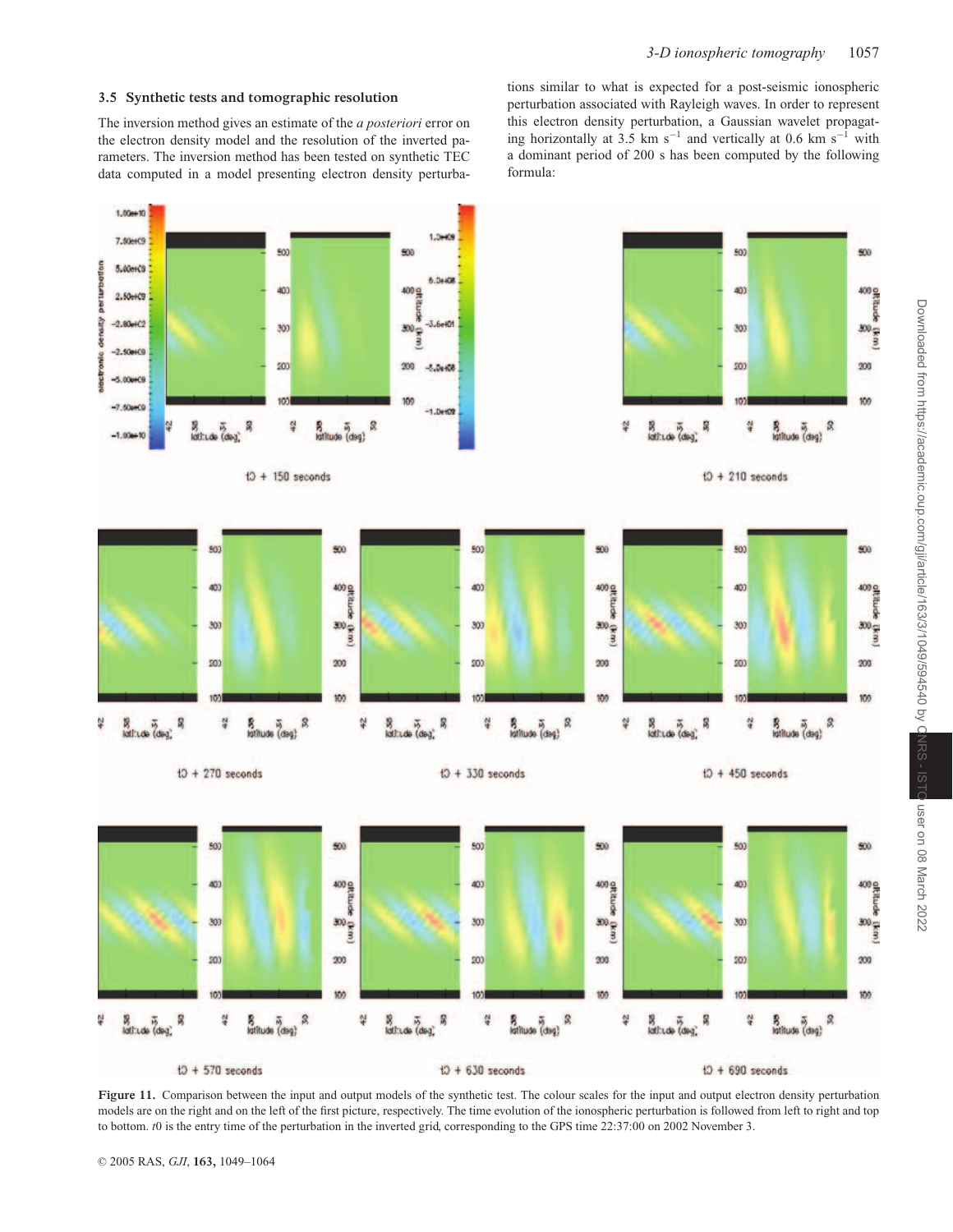

Figure 12. Variance reduction (in per cent) of the inverse problem as a function of time (in hours).

$$
\Delta \rho(\mathbf{r}) = 0.01 \rho(\mathbf{r}) \exp\left[-\left(\frac{r - r_{\text{max}}}{2h_{\text{max}}}\right)^2\right] \times \exp\left[-\left(\frac{\Phi(t, \theta, r)}{8}\right)^2\right] \cos\left[\Phi(t, \theta, r)\right],\tag{19}
$$

where  $\Phi(t, \theta, r) = \omega t - k_{\theta} \theta - k_{r} r$  is the phase of the wave, and  $\rho(\mathbf{r})$  is the electron density predicted by the IRI2001 model. The first exponential term reduces the vertical extent of the wave in order to simulate the amplification factor of the infrasonic waves, which has a maximum at some altitude ( $r_{\text{max}} = 300 \text{ km}$ ) and decreases on both sides of this maximum ( $h_{\text{max}} = 30 \text{ km}$ ) due to amplification and attenuation effects (Pitteway & Hines 1963; Bass *et al.* 1984; Farges *et al.* 2002). The second exponential term reduces the horizontal extent of the wave to about two wavelengths. The cosine term is the phase variation of the wave. The angular frequency is  $\omega = \frac{2\pi}{T}$ , corresponding to a period *T* of 200 s. The wave vector parameters are  $k_{\theta} = -\frac{2\pi}{V_{\theta}T}$  and  $k_r = \frac{2\pi}{V_rT}$  with  $V_{\theta} = 0.0312°/s$  and  $V_r = 0.6$  km s<sup>-1</sup>. Thus, the synthetic ionospheric perturbation is a 1 per cent perturbation propagating from north to south at the Rayleigh wave speed and from bottom to top at infrasonic wave speed. This perturbation mimics the expected post-seismic ionospheric perturbation by respecting symmetries and amplitudes, but it is not a modelling of the interactions between the neutral infrasonic wave and the ionosphere.

Synthetic TEC data have been computed by integration of the electron density perturbation along satellite to receiver rays with the actual data geometry of the Californian Continuous GPS Network on 2002 November 3. Next, these data were inverted with the inversion method described in the previous section. Fig. 10 presents isosurfaces of the resolution of the model parameters. The maximum resolution is low  $(\approx 0.15)$  because of the underdetermination of the inverse problem (2400 data and 7500 parameters at each time step), and the strong damping constraint imposed on the model parameters through the small *apriori* standard deviation (0.1 per cent of background electron density). As can be seen in the figure, the resolution is not uniform in the model space. Regions of crossing GPS rays can be resolved, whereas others not. The best-resolved regions are located between 200 and 400 km altitude, and laterally in one main region centred around 36◦ latitude north and 239◦ longitude east. We have chosen to present the results by vertical cuts perpendicular to the wave fronts and centred on this region. The output ionospheric perturbations presented in Fig. 11 are one order of magnitude lower than the input ones. As clearly demonstrated by Fig. 10, this is due to the low *a posteriori* resolution of the parameters. In Fig. 11, the perturbation is clearly detected, but the output model is smoothed along the vertical and horizontal directions due to the geometry of GPS rays and to the horizontal correlation length. The poor vertical resolution does not allow the recovery of the vertical wavelength of the perturbation and the altitude of the maximum of the perturbation, but the horizontal wavelength is properly recovered. The amplitude of the signal is enhanced in the regions with the best resolution; and reduced at the southern boundary due to a lack of resolution. The time evolution of the output model is in phase with the input, allowing the recovery of the propagation speed in the horizontal direction. Thus, this synthetic example demonstrates the ability of our inversion to detect small ionospheric perturbations with the correct temporal evolution and with a crude estimate of the horizontal wavelength despite an overall smoothing, particularly in the vertical direction.

## **4 POST- SEISMIC IONOSPHERIC PERTURBATION**

## **4.1 Ionospheric perturbation associated to the Denali earthquake**

A seen in Fig. 4, the TEC data filtered between 4.3 and 5.8 mHz presents perturbations of peak-to-peak amplitudes between 0.03 and 0.06 TEC units, after the Denali earthquake. This signal is inverted following the procedure described above. The *a priori* constraints imposed by the covariance matrix allow us to reduce the amplitude of the output signal in the poorly determined regions and to enhance the output signal in the properly resolved areas. As shown in Fig. 12, the variance reduction at each time step varies from 10 to 20 per cent before and after the ionospheric perturbation crossing to 60– 70 per cent when the ionospheric perturbation is passing above the GPS network. The inversion results are presented in Fig. 13 on a vertical cut perpendicular to the seismic wave front. The post-seismic ionospheric wave is clearly visible in the best-resolved region. The wave propagates from north to south and from bottom to top (movie available on http://ganymede.ipgp.jussieu.fr/∼garcia). By following the maxima and minima of the wave we estimate the horizontal velocity of the wave to  $4 \pm 1$  km s<sup>-1</sup>, and the vertical velocity to  $1.2 \pm 0.3$  km s<sup>-1</sup>. These estimates are limited by the horizontal and vertical resolutions of the model grid and by the time sampling of GPS data (30 s), but they are in good agreement with a perturbation propagating horizontally at the speed of seismic surface waves and vertically at sound speed (Fig 14c from Hedin 1991). The vertical wavelength of the wave is smoothed out by the inversion process. However, the horizontal wavelength is about 750  $\pm$ 100 km, in agreement with surface Rayleigh waves of 200 s period propagating at 4 km s−1. The peak-to-peak amplitude of electron density perturbation is about  $10^9$  *e/m*<sup>3</sup> in the best-resolved regions with about 0.1 resolution. The synthetic test and the low output resolution indicate that the true electron density perturbation could be one order of magnitude higher than the output value, reaching  $10^{10}$  *e/m*<sup>3</sup>. When compared to the ionospheric model predicted by the IRI2001 model, plotted in Fig. 14, the maximum electron density perturbation is of the order of 0.5 per cent of the background electron density.

Fig. 15 presents the Rayleigh wave vertical displacement, decimated at 30 s sampling and filtered between 4.3 and 5.8 mHz, at the broad-band seismic station CMB located at 239.6◦E and 38◦N. Two wavelengths are clearly seen on the ionospheric perturbation and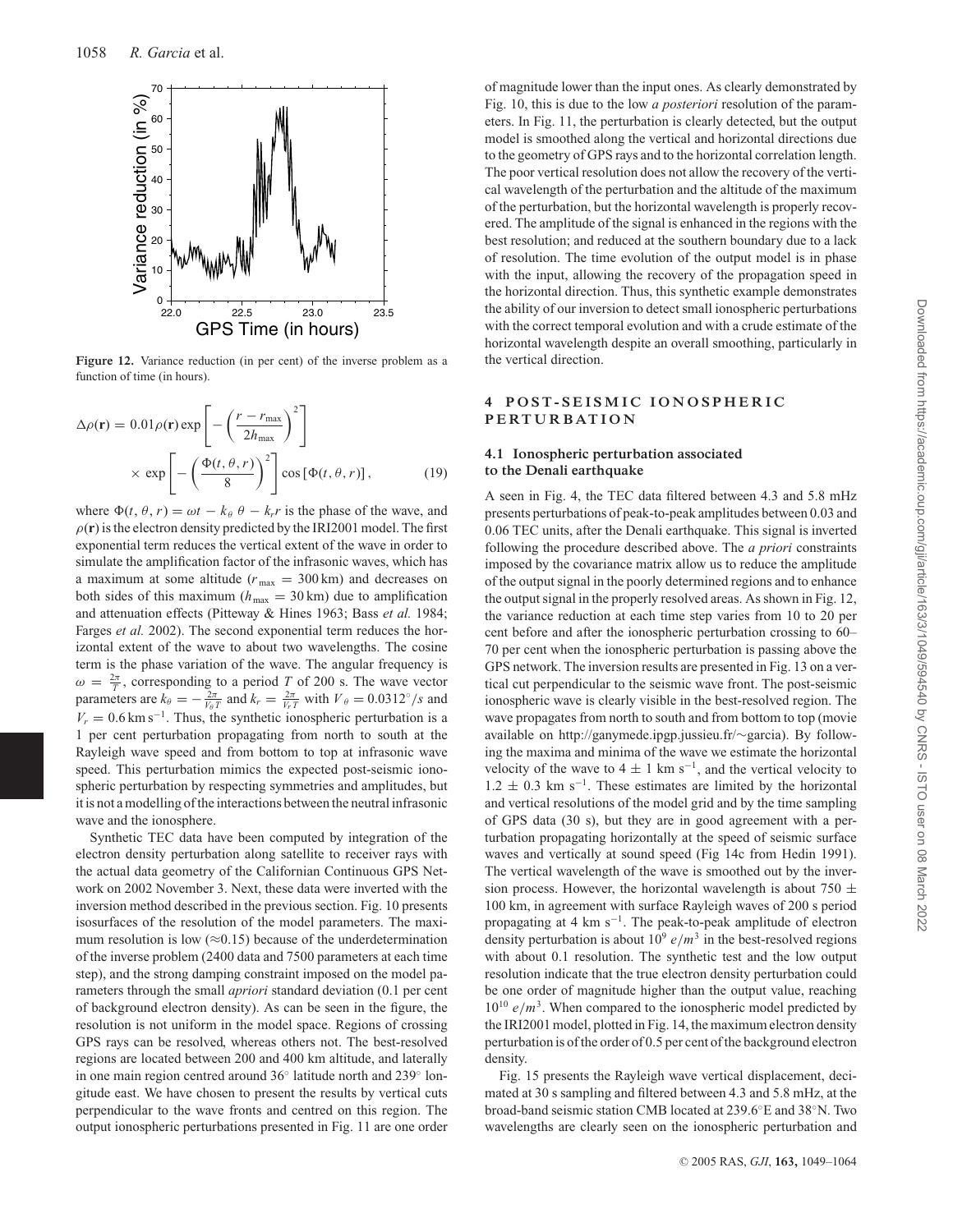

Figure 13. Vertical cut of the output electron density perturbation model on a plane perpendicular to the seismic surface wave front (red plane on Fig. 7) as a function of time. This cut is seen from west–southwest. The electron density perturbation associated with infrasonic post-seismic waves is moving horizontally at  $\approx$ 4 km s<sup>-1</sup> and vertically at  $\approx$ 1.2 km s<sup>-1</sup>.

could be explained by the two wavelengths seen on the ground displacement. The peak-to-peak amplitude of the displacement source signal is ≈1 mm. Therefore, we can conclude that a Rayleigh wave seismic signal at a 200 s period with  $\approx$  1 mm peak-to-peak amplitude is able to produce a  $\approx 0.5$  per cent electron density perturbation in the ionosphere.

## **4.2 Discussion**

The electron density perturbation associated with a Rayleigh wave can be imaged by TEC data from a dense network of continuous GPS receivers. Even if the picture is smoothed by the inversion process, the main features of the infrasound wave are retrieved in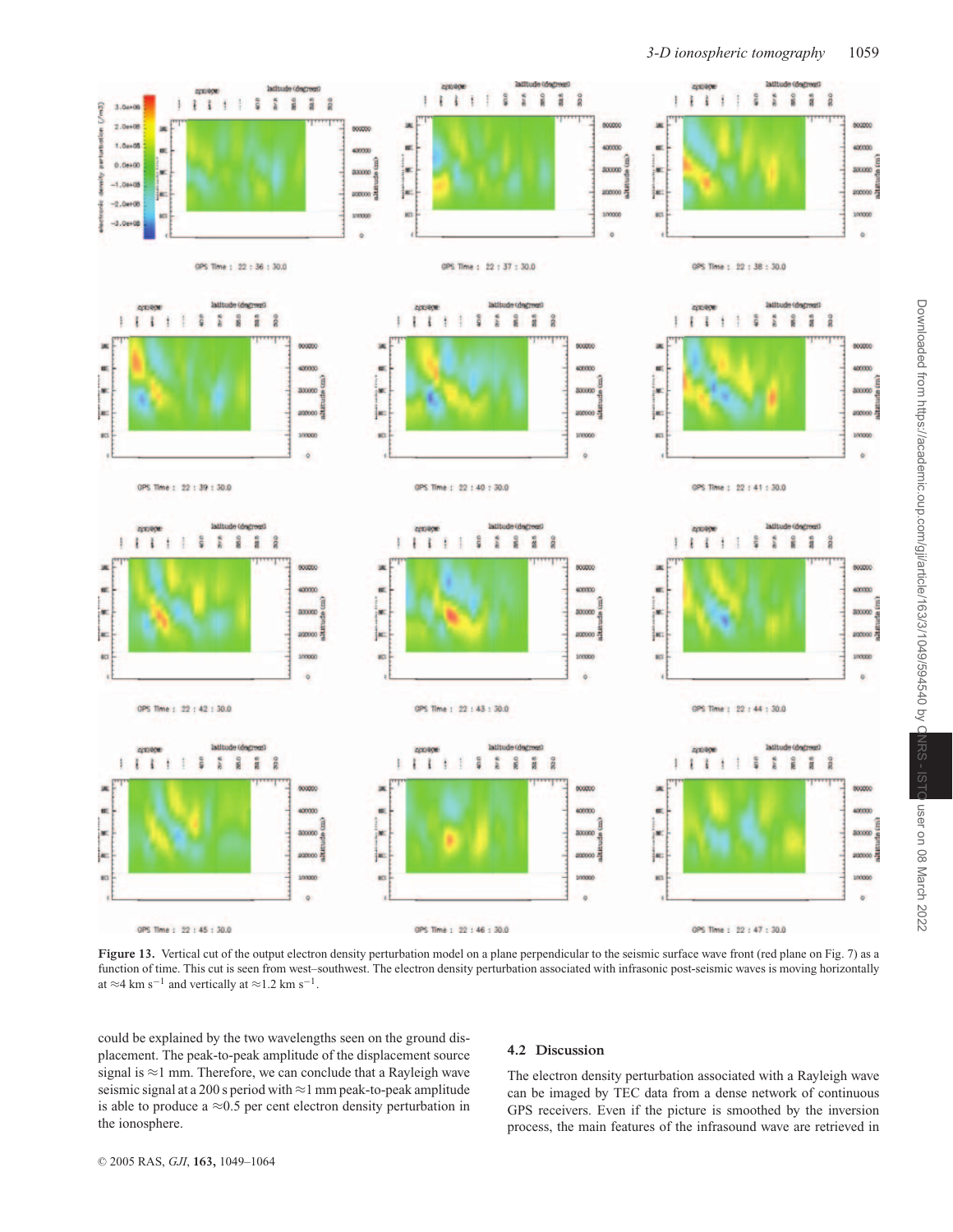

**Figure 14.** From left to right: (a) electron density (e m−3), (b) total mass density (kg m−3) and (c) sound speed (m s−1) in logarithmic scale as a function of altitude (in km) predicted by the IRI2001 model at 38◦N and 238◦E the 2002 November 3 at 22h44 GPS time, and by the MSISE-90 atmospheric model (Hedin 1991) for (b) and (c), respectively.

the electron density perturbation structure and evolution. The most important discrepancy between the expected infrasound wave structure and the electron density perturbation structure is the inclination of the wave front. Effectively, for an infrasound shock wave propagating at 4 km s<sup> $-1$ </sup> horizontally and 700 m s<sup> $-1$ </sup> vertically, the inclination of the wave front relative to the ground is predicted to be around 10◦. But, the inclination of the electron density perturbation wave front in Fig. 13 is about  $18° ± 3°$ . This discrepancy is mainly due to the lack of vertical resolution caused by the geometry of the GPS ray sampling. However, a second explanation can be formulated in terms of plasma dynamics. As described by Hooke (1968) for gravity waves, the displacement of ions is constrained to be along magnetic field lines with a velocity proportional to the neutral wave velocity. Hooke's demonstration applies here for low-frequency acoustic waves because their spatial wavelength and frequency are close to those of gravity waves at the Brunt-Väisälä frequency, even if their horizontal speed is much higher. Above the GPS network, the horizontal projection of the dipolar magnetic field is approximately perpendicular to the Rayleigh wave front (within 18◦), and the magnetic field inclination is about 60◦. So the combined effects of the magnetic field orientation and the increase of neutral wave velocity with altitude tend to align the wave front perpendicular to the magnetic field direction, consequently increasing its inclination.

This simple interpretation of magnetic field effects demonstrates that a full modelling of the interaction between neutrals and ions must be performed before interpreting the ionospheric electron density perturbation at these altitudes in terms of acoustic wave structure. Therefore, more studies must be performed before retrieving Rayleigh wave characteristics from GPS TEC data measurements.

## **5 CON CLUSION**

A method of 3-D ionospheric tomography from TEC GPS measurements has been developed and applied to the detection of an ionospheric perturbation generated by seismic Rayleigh waves. The inversion presents only a small number of areas with a reasonable resolution due to crossing ray paths from different satellites to the receiver network. The inversion results in these regions show an electron density perturbation similar to what is expected for an infrasound wave generated by Rayleigh surface waves: in terms of timing, structure and temporal evolution. From this observation, we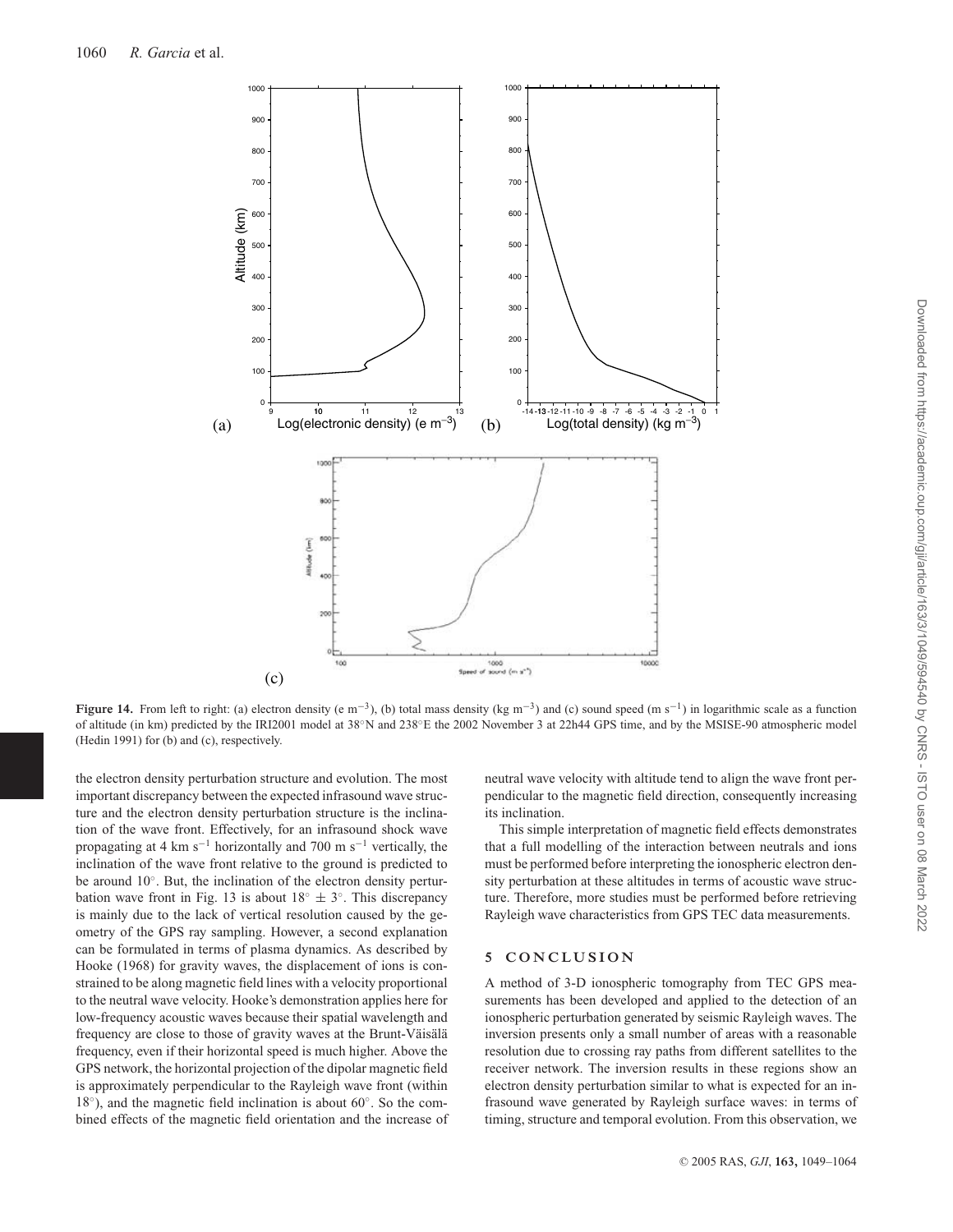

**Figure 15.** Vertical displacement on the ground at the broad-band seismic station CMB and vertical profile of electron density perturbation at the closest grid node as a function of time. CMB station is located at 38◦N and 239.6◦E. The seismic trace has been decimated to 30 s time sampling and filtered between 4.3 and 5.8 mHz. Scaling factors are 0.03 mm km<sup>-1</sup> and 2 ×  $10^7 (e/m^3)/$ km for the ground displacement and for the electron density perturbation, respectively.

have deduced an amplitude scaling relating a 1 mm Rayleigh wave displacement at 200 s period to a 0.5 per cent electron density perturbation in the ionosphere. The discrepancies between the retrieved electron density perturbation structure and the infrasound wave are mainly related to the lack of vertical resolution of the inverse problem, but they can also be explained by the effect of the magnetic field on the movement of ions.

The study of post-seismic ionospheric perturbations is justified by different potential applications to the study of the structure of the solid earth and the atmosphere. For signals retrieved above lands, the ionospheric signal above source regions can be used to infer the long-period strong motion signal that cannot be obtained from seismometers, due to their saturation, nor with accelerometers, due their short-period instrument response. For ionospheric signals above the oceans, these could be used to retrieve the long-period vibrations of the Earth where the seismometers are lacking. For this application, a specific space-borne imaging system must be developed. However, by using dense GPS networks in coastal areas, we can already image the lithospheric structure at the margins. In either case, these ionospheric perturbations are able to characterize the atmospheric properties (viscosity, winds) from the propagation of atmospheric infrasounds.

Despite their great potential, these studies must face some important technical problems. First, the low sampling rate (30 s) of GPS receivers is hiding the high-frequency atmospheric dynamics, and it is creating significant noise due to aliasing of high-frequency signals. These limitations will be overcome with the availability of high sampling rate GPS data or with 30 s data sampled after applying an anti-aliasing filter. Then, GPS TEC data inversions are facing a lack of resolution due to the low number of GPS satellites visible at the same time. This second problem will be reduced by using receivers of Global Navigation Satellite Systems combining NAVS-TAR and GLONASS systems, and will certainly be solved with the advent of the Galileo system. Finally, the modelling of neutralsions interactions at ionospheric heights, which has been thoroughly investigated in the 1960's (Hooke 1968; Nelson 1968; Georges & Hooke 1970), would need a reinvestigation with modern numerical modelling methods.

## **ACKNOW LEDGMENTS**

We thank Raul Madariaga, Kristine Larson and an anonymous reviewer for improving the manuscript by their reviews. Many thanks also to Juliette Artru and Jeanine Gagnepain Beyneix for helpful discussions, and to the ionospheric team at Noveltis company. Scripps Orbit and Permanent Array Center (SOPAC) has provided GPS data, International GPS Service (IGS) has provided satellite orbits and seismic data of CMB station come from Berkeley Digital Seismograph Network. This study has been partly supported by the 'Space Weather Network' from ESA and the 'Réseau Terre et Espace' from CNES (French space agency) and French Ministry of Research. IPGP contribution number 2085.

## **REFERENCES**

- Artru, J., 2001. Observations au sol ou par satellite et modelisation des signaux ionospheriques post-sismiques, *PhD thesis,* Institut de Physique du Globe de Paris, Paris.
- Artru, J., Lognonné, P. & Blanc, E., 2001. Normal modes modelling of post-seismic ionospheric oscillations, *Geophys. Res. Lett.,* **28,** 697– 700.
- Artru, J., Farges, T. & Lognonné, P., 2004. Acoustic waves generated from seismic surface waves: propagation properties determined from doppler sounding observation and normal-modes modeling, *Geophys. J. Int.,* **158,** 1067–1077.
- Artru, J., Ducic, V., Kanamori, H., Lognonné, P. & Murakami, M., 2005. Ionospheric detection of gravity waves induced by tsunamis, *Geophys. J. Int.,* **160,** 840–848.
- Bass, H., Evans, L., Piercy, J. & Sutherland, L., 1984. Absorption of sound by the atmosphere, in *Physical acoustic*, Vol.XVII, pp. 145–232, Orlando, FL, USA, Academic Press, Inc.
- Bilitza, D., 2001. International reference ionosphere 2000, *Radio Science,* **36,** 261–275.
- Blanc, E., 1985. Observations in the upper atmosphere of infrasonic waves from natural or artificial sources: a summary, *Ann. Geophysicae,* **3,** 673– 688.
- Bock, Y., Nikolaidis, R. & de Jonge, P., 2000. Instantaneous geodetic positioning at medium distances with global positioning system, *J. geophys. Res.,* **105,** 28 223–28 253.
- Calais, E. & Haase, J., 2003. Detection of ionospheric perturbations using a dense GPS array in southern california, *Geophys. Res. Lett.,* **30,** 1628.
- Calais, E. & Minster, B., 1995. GPS detection of ionospheric perturbations following the January 17, 1994, Northridge earthquake, *Geophys. Res. Lett.,* **22,** 1045–1048.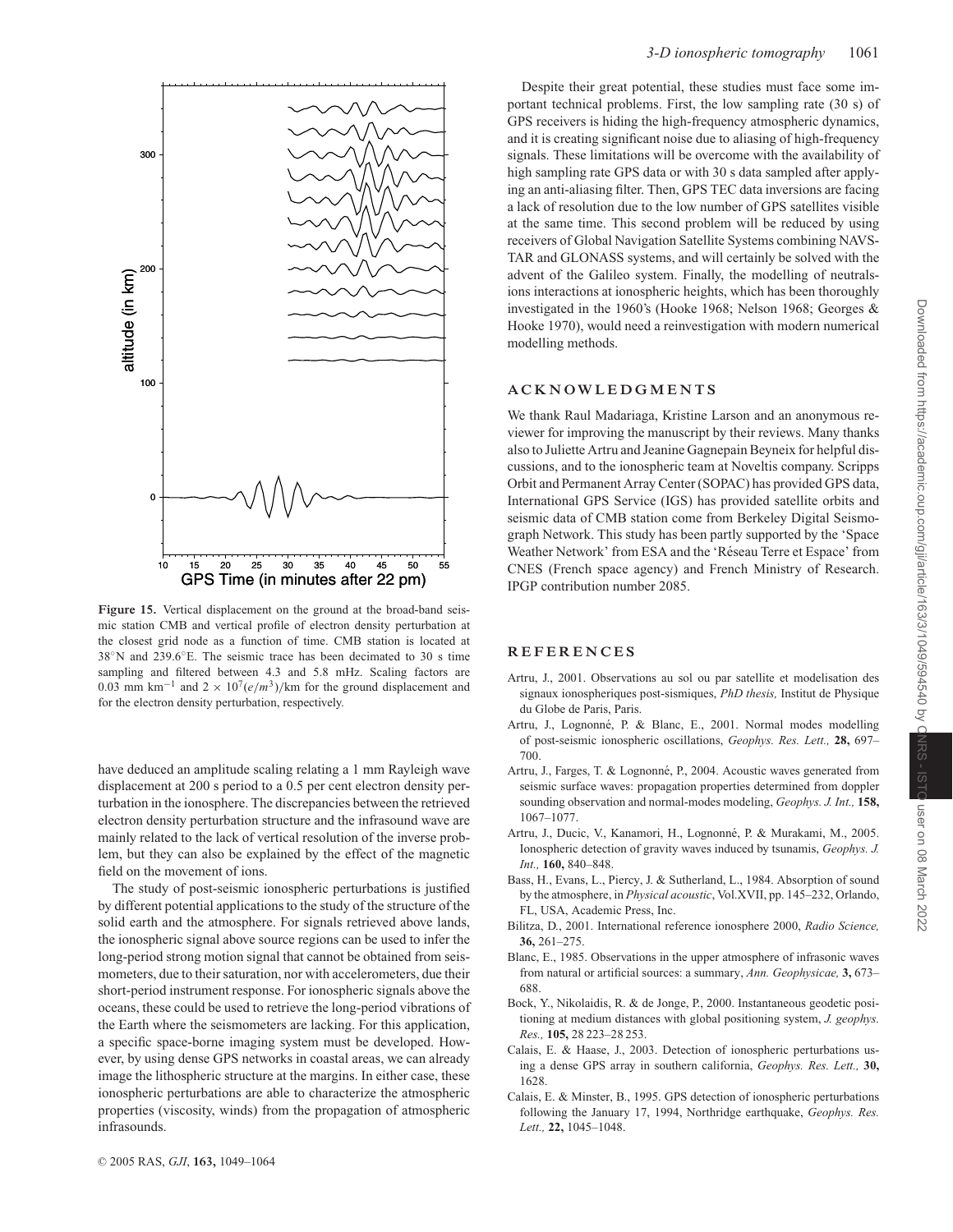- Calais, E., Minster, B., Hofton, M. & Hedlin, M., 1998. Ionospheric signature of surface mine blasts from global positioning systems measurements, *Geophys. J. Int.,* **132,** 191–202.
- Chmyrev, V., Isaev, N., Serebryakova, O., Sorokin, V. & Sobolev, Y., 1997. Small-scale plasma inhomogeneities and correlated elf emissions in the ionosphere over an earthquake region, *J. Atm. Sol. Terr. Phys.,* **59,** 967– 974.
- Choi, K., Bilich, A., Larson, K.M. & Axelrad, P., 2004. Modified sidereal filtering: Implication for high-rate GPS positioning, *Geophys. Res. Lett.*, **31,** L22608, doi:10.1029/2004GL021621
- Davies, J. & Archambeau, C., 1998. Modelling of atmospheric and ionospheric disturbances from shallow seismic sources, *Phys. Earth planet. Inter.,* **105,** 183–199.
- Ducic, V., Artru, J. & Lognonné, P., 2003. Ionospheric sensing of the Denali earthquake Rayleigh surface waves, *Geophys. Res. Lett.,* **30,** doi: 10.1029/2003GL017812.
- Farges, T., Artru, J., Lognonné, P. & Le Pichon, A., 2002. Effet des séismes sur l'ionosph`ere, *Chocs,* **26,** 7–18.
- Georges, T. & Hooke, W., 1970. Wave-induced fluctuations in ionospheric electron content: a model indicating some observational biases, *J. geophys. Res.,* **75,** 6295–6308.
- Hedin, A., 1991. Extension of the MSIS thermosphere model into the middle and lower atmosphere, *J. geophys. Res.,* **96,** 1159–1171.
- Hooke, W., 1968. Ionospheric irregularities produced by internal atmospheric gravity waves, *J. Atmos. Terr. Phys.,* **30,** 795– 823.
- Huang, C.-S., Sofko, G. & Kelley, M., 1998. Numerical simulations of midlatitude ionospheric perturbations produced by gravity waves, *J. geophys. Res.,* **103,** 6977–6989.
- Lognonné, P., Clévédé, E. & Kanamori, H., 1998. Normal mode summation of seismograms and barograms in a spherical earth with realistic atmosphere, *Geophys. J. Int.,* **135,** 388–406.
- Lognonné, P. *et al.*, 2005. Ground based GPS tomography of ionospheric post-seismic signal during demeter: the SPECTRE project, *Planet. Space Science*, in press.
- Mannucci, A., Iijima, B., Lindqwister, U., Pi, X., Sparks, L. & Wilson, B., 1999. 25. GPS and ionosphere, in *Review of Radio Science 1996–1999*, pp. 625–665, eds Stone, W. , Wiley-IEEE Press.
- Najita, K. & Yuen, P., 1979. Long-period Rayleigh wave group velocity dispersion curve from HF doppler sounding of the ionosphere, *J. geophys. Res.,* **84,** 1253–1260.
- Nelson, R.A., 1968. Response of the ionosphere to the passage of neutral atmospheric waves, *J. Atm. Terr. Phys.,* **30,** 825–835.
- Nikolaidis, R.M., Bock, Y., de Jonge, P. & Shearer, P., 2001. Seismic wave observations with global positioning system, *J. geophys. Res.,* **106,** 21 897– 21 916.
- Peltier, W. & Hines, C., 1976. On the possible detection of tsunamis by a monitoring of the ionosphere, *J. geophys. Res.,* **81,** 1995–2000.
- Pitteway, L. & Hines, C., 1963. The viscous damping of atmospheric gravity waves, *Can. J. Phys.,* **41,** 1935–1948.
- Pokhotelov, O., Parrot, M., Fedorov, E., Pilipenko, V., Surkov, V. & Gladychev, V., 1995. Response of the ionosphere to natural and man-made acoustic sources, *Ann. Geophysicae,* **13,** 1197–1210.
- Ronchi, C., Iacono, R. & Paolucci, P., 1996. The cubed sphere: a new method for the solution of partial differential equations in spherical geometry, *J. Comp. Phys.,* **124,** 93–114.
- Sardon, E. & Zarraoa, N., 1997. Estimation of total electron content using GPS data: how stable are the differential satellite and receiver instrumental biases?, *Radio Science,* **32,** 1899–1910.
- Tarantola, A., 1987. *Inverse Problem Theory*, Elsevier Science Publishers B. V., Amsterdam.
- Thurber, C., 1983. Earthquake locations and three-dimensional crustal structure in the Coyote lake area, central California, *J. geophys. Res.,* **88,** 8226– 8236.

## **APPENDIX A: RAY INTEGRATION IN CUBED SPHERE COORDINATES**

We present here an analytic method to integrate a field variable defined on a 3-D grid along a straight line, and subsequently construct the matrix **G** relating slant TEC data to the electron density in the ionosphere. The 3-D variable is interpolated between the grid nodes by two different methods: a constant value in each cell, and an interpolation between the grid nodes ensuring first order continuity at the grid cell boundaries. The grid is defined using the cubed sphere coordinates (Ronchi *et al.* 1996). In this coordinate system a cube is mapped on a sphere. A coordinate system is defined on each face of the 'cubed sphere'. Because we are interested in this paper in regional networks of dense GPS data, we will restrict our attention to only one face of the cubed sphere. Extension of our results to the whole cubed sphere by using the appropriate coordinate systems on each face is straightforward as long as only Cartesian and cubed sphere coordinate systems are used. Moreover, the GPS Network is supposed to be centred on the surface point of Cartesian coordinates  $(R_E, 0, 0)$  with  $R_E$  the Earth's radius at this point. Such a situation is obtained by rotating the WGS84 Cartesian reference frame.

The cubed sphere coordinate system is defined on the face centred on  $(R_E, 0, 0)$  by two angles  $\xi$  and  $\eta$ , and the radius r. The points of constant ξ lie on a plane defined by the poles and a point of Cartesian coordinates (cos  $(\xi)$ , sin  $(\xi)$ , 0). The points of constant  $\eta$  lie on a plane defined by the three points with the following Cartesian coordinates:  $(0, -1, 0)$ ,  $(0, 1, 0)$ , and  $(\cos(\eta), 0, \sin(\eta))$ .  $\xi$  and  $\eta$  are spanning the range [−45◦, 45◦]. The relations between the cubed sphere and the Cartesian coordinate systems are defined by:

$$
\frac{y}{x} = \tan(\xi),\tag{A1}
$$
\n
$$
\frac{z}{x} = \tan(\eta),\tag{A2}
$$
\n
$$
r = \sqrt{x^2 + y^2 + z^2}.\tag{A3}
$$

A grid is defined by regular sampling of the variables  $\xi$ ,  $\eta$  and  $r$ . Grid nodes are defined by the coordinates ( $\xi_{\alpha}$ ,  $\eta_{\beta}$ ,  $r_{\gamma}$ ), with

| $\xi_{\alpha} = \alpha * \Delta \xi,$ | (A4) |
|---------------------------------------|------|
|                                       |      |

 $\eta_{\beta} = \beta * \Delta \eta,$  (A5)

$$
r_{\gamma} = r_o + \gamma * \Delta r,\tag{A6}
$$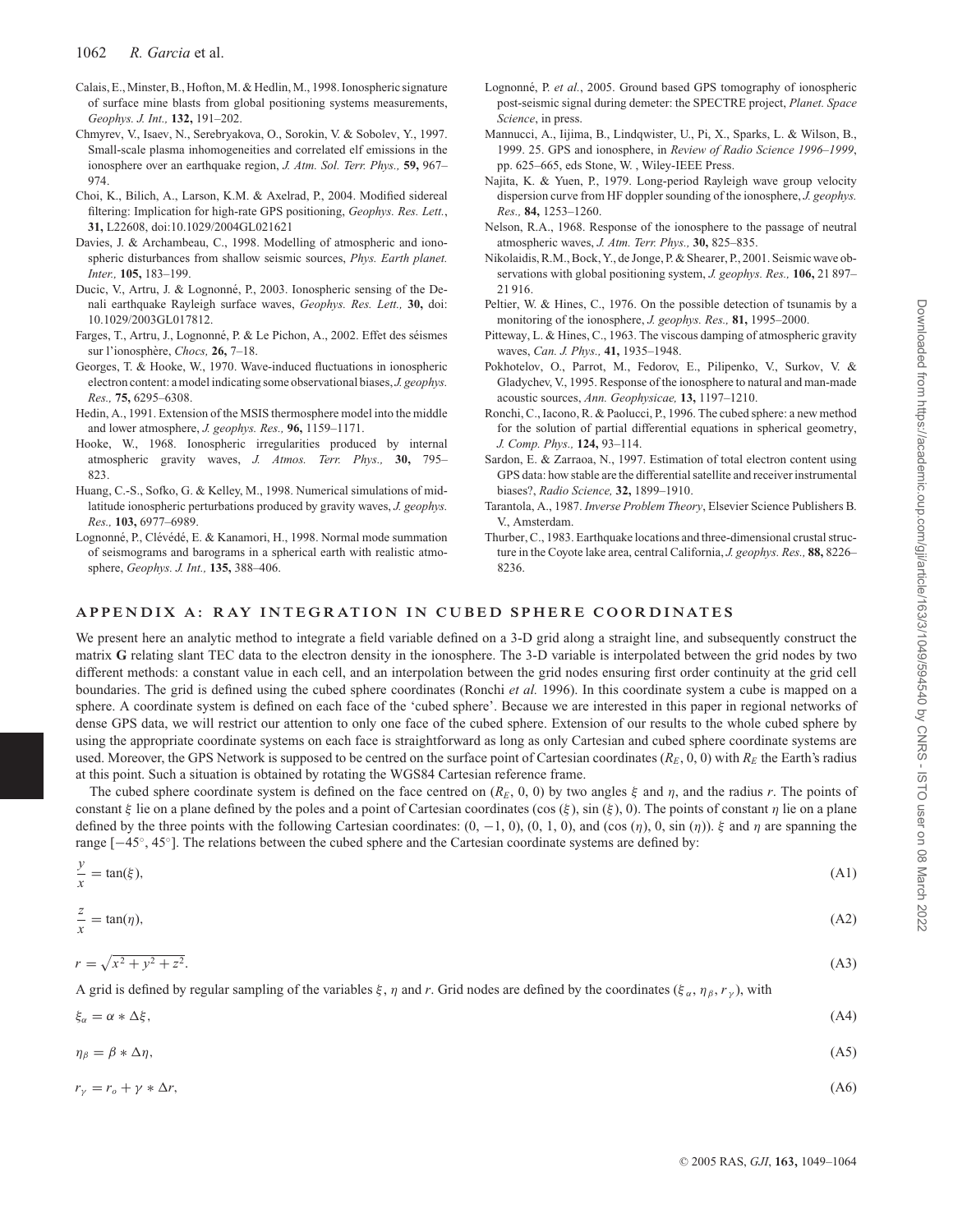where  $\alpha$ ,  $\beta$  and  $\gamma$  are integers. The first advantage of the cubed sphere coordinate system is that a regular sampling of the coordinates produces grid cells of approximately the same size. The straight line (i.e. ray), along which the variable (i.e. electron density) is integrated, is parametrized by :

$$
\mathbf{M}(l) = (x, y, z) = \mathbf{M_0} + l * \mathbf{e} = (x_o, y_o, z_o) + l * (e_x, e_y, e_z).
$$
\n(A7)

With  $M<sub>O</sub>$  the receiver position, **e** a unit vector in the receiver to satellite direction, and *l* the distance between the receiver and a point along the line. Another important advantage of the cubed sphere coordinate system is that the borders of the cells are defined by planes. This property facilitates the determination of the intersection point between the ray line and the border of the cell. So, the ray line will intersect the border of the cell:

(i) defined by 
$$
\xi = \xi_{\alpha}
$$
 at  $l = \frac{x_o \tan(\xi_{\alpha}) - y_o}{e_y - e_x \tan(\xi_{\alpha})}$ ,

(ii) defined by 
$$
\eta = \eta_{\beta}
$$
 at  $l = \frac{x_o \tan(\eta_{\beta}) - z_o}{e_z - e_x \tan(\eta_{\beta})}$ ,

(iii) defined by  $r = r_\gamma$  at  $l = -(x_0 e_x + y_0 e_y + z_0 e_z) \pm \sqrt{(x_0 e_x + y_0 e_y + z_0 e_z)^2 - (x_0^2 + y_0^2 + z_0^2 - r_\gamma^2)}$ .

So, the entry and exit points of the ray line in each cell could be easily computed, allowing integration of the field variable for a particular interpolation within the cell. For example, the values of the parameter *l* corresponding to the intersection of the ray line with all the cell's borders could be tabulated and ordered in a list of increasing values {*lc*}.

First, for a parametrization with a constant value of the variable in each cell ( $\rho_j$  in the cell number  $j \equiv c$ ), the matrix formulation of the integral defined by  $d_i = \int_{\text{ray}(i)} \rho(l) \, dl$  is easily retrieved by setting:

$$
d_i = \sum_j G_{ij} \rho_j,\tag{A8}
$$

with  $G_{ij} = l_{c+1} - l_c = l_{j+1} - l_j$  the length of the ray number *i* in the cell number  $j \equiv c$ . A second parametrization is defined by using a variation of the formula (10) :

$$
\rho(\mathbf{r}) = \rho(\xi, \eta, r) \tag{A9}
$$

$$
= \sum_{\alpha\beta\gamma} \rho_{\alpha\beta\gamma} \left( 1 - \frac{|\tan(\xi - \xi_{\alpha})|}{\tan(\Delta\xi)} \right) \left( 1 - \frac{|\tan(\eta - \eta_{\beta})|}{\tan(\Delta\eta)} \right) \left( 1 - \frac{|r - r_{\gamma}|}{\Delta r} \right) \tag{A10}
$$

$$
= \sum_{\alpha\beta\gamma} \rho_{\alpha\beta\gamma} \left( 1 - \left| \frac{(\gamma - \tan(\xi_{\alpha})x)}{\tan(\Delta\xi)(x + \tan(\xi_{\alpha})y)} \right| \right) \left( 1 - \left| \frac{(z - \tan(\eta_{\beta})x)}{\tan(\Delta\eta)(x + \tan(\eta_{\beta})z)} \right| \right) * \tag{A11}
$$

$$
\left(1 - \frac{|\sqrt{x^2 + y^2 + z^2} - r_{\gamma}|}{\Delta r}\right) \tag{A12}
$$

$$
=\sum_{\alpha\beta\gamma}\rho_{\alpha\beta\gamma}f_{\alpha\beta\gamma}(\mathbf{r}),\tag{A13}
$$

where  $\rho_{\alpha\beta\gamma}$  is the inverted parameter at node  $\alpha\beta\gamma \equiv j$ , and  $f_{\alpha\beta\gamma}$  (**r**) is a positive function of the Cartesian coordinates of the point, defined for  $\xi_{\alpha-1} < \xi < \xi_{\alpha+1}$ ,  $\eta_{\beta-1} < \eta < \eta_{\beta+1}$ , and  $r_{\gamma-1} < r_{\gamma} < r_{\gamma+1}$ . Along the ray line, the Cartesian coordinates of the integration point **M**(*l*) are defined by  $x = x_0 + l *e_x$ ,  $y = y_0 + l *e_y$ , and  $z = z_0 + l *e_z$ . If these values are replaced in the function  $f_{\alpha\beta\gamma}(\mathbf{r})$ , we obtain:

$$
f_{\alpha\beta\gamma}(\mathbf{r}) = f_{\alpha\beta\gamma}(l) \tag{A14}
$$

$$
= \left(1 - \frac{1}{\tan(\Delta\xi)} \left| \frac{(y_o - \tan(\xi_\alpha)x_o) + (e_y - \tan(\xi_\alpha)e_x) * l}{(x_o + \tan(\xi_\alpha)y_o) + (e_x + \tan(\xi_\alpha)e_y) * l} \right| \right) * \tag{A15}
$$

$$
\left(1 - \frac{1}{\tan(\Delta \eta)} \left| \frac{(z_o - \tan(\eta_\beta)x_o) + (e_z - \tan(\eta_\beta)e_x) * l}{(x_o + \tan(\eta_\beta)z_o) + (e_x + \tan(\eta_\beta)e_z) * l} \right| \right) * \tag{A16}
$$

$$
\left(1 - \frac{\sqrt{(x_o^2 + y_o^2 + z_o^2) + 2(x_o e_x + y_o e_y + z_o e_z) * l + l^2} - r_{\gamma}}{\Delta r}\right). \tag{A17}
$$

Because the expressions in the absolute values keep the same sign in one cell, the absolute values can be removed if the expression is computed in one particular cell. The integral formulation  $d_i = \int_{ray(i)} \rho(l) dl$  gives a matrix term of the form:

$$
G_{ij} = \sum_{c} \int_{\text{ray}(i) \text{ in cell } c} f_{\alpha\beta\gamma}(l) \, dl,
$$
\n(A18)

<sup>C</sup> 2005 RAS, *GJI*, **163,** 1049–1064